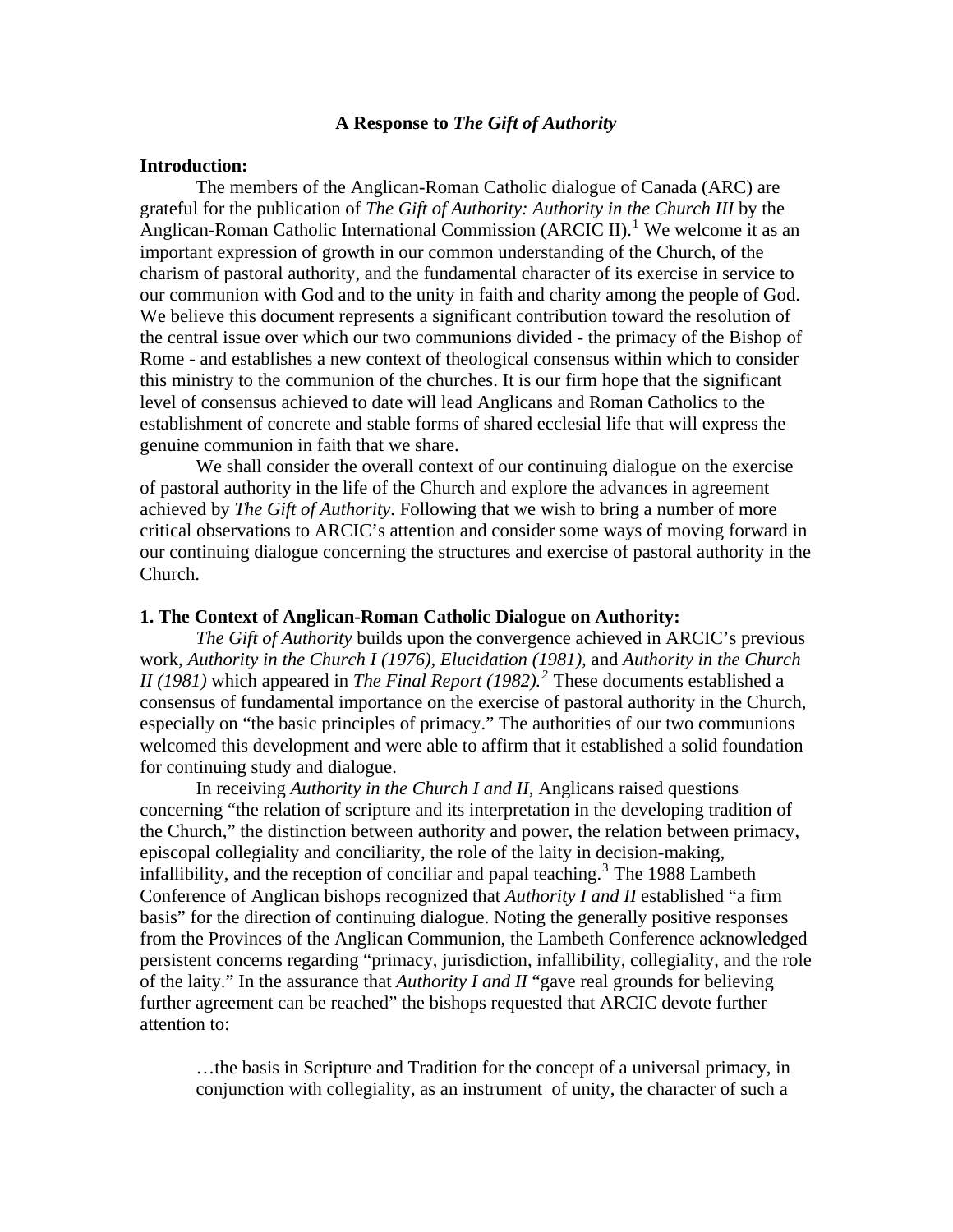primacy in practice, and draw upon the experience of other Christian Churches in exercising primacy, collegiality, conciliarity.<sup>[4](#page-18-1)</sup>

 For its part the Vatican's Congregation of the Doctrine of the Faith, after a broad consultation of the episcopal conferences, issued an official Response to the *Final Report* in 1991.<sup>[5](#page-18-1)</sup> It welcomed the convergence signified by the agreement expressed in *Authority I and II* and recognized that it "opens the way to further progress in the future."<sup>[6](#page-18-1)</sup> The Congregation pointed to several areas where consensus continued to elude ARCIC including the understanding of the infallible exercise of papal authority, the reception of infallible definitions, the scope of such teaching, the ecclesial status of those Christian communities not in communion with the see of Rome, the divine institution of the primacy of the successor of Peter, the Bishop of Rome, and its place in "the divine structure of the Church."<sup>[7](#page-18-1)</sup>

In its effort to receive *Authority in the Church I and II* the Anglican-Roman Catholic dialogue (ARC) of Canada was encouraged by the *Vatican Response's* appreciation of the fact that 'quite remarkable progress' and 'considerable convergence' have already been achieved on the question of authority.<sup>[8](#page-18-1)</sup> ARC welcomed ARCIC's recognition that more study was required before we could speak of full agreement on this matter. However, we expressed concern that the Vatican's reservations and negative assessment of some aspects of *Authority in the Church I and II* appeared to be based on a misreading of the documents. ARC was convinced "that there is a deeper and broader area of agreement" between Anglican and Roman Catholic understandings of authority and its exercise than the *Vatican Response* had recognized.[9](#page-18-1)

*The Gift of Authority* presents a carefully nuanced reflection on the divine gift of pastoral authority and its exercise within the Church which serves and strengthens the communion of the whole people of God, thus broadening, deepening, and making more explicit the grounds of our consensus on the principles of primacy and collegiality as they are to be lived out in the life of the Church. We welcome ARCIC's recognition that our search for consensus on this question, upon which the restoration of full communion depends, takes place within the broader context where "there is an extensive debate about the nature and exercise of authority both in the churches and in wider society" (A III 5).

Recently, Pope John Paul II invited church leaders and theologians to enter into a "patient and Fraternal dialogue" concerning the exercise of papal primacy in a way that takes into account "the ecumenical aspirations of the majority of Christian Communities" and is "open to a new situation." [10](#page-18-1) The 1998 Lambeth Conference of Anglican bishops encouraged Anglican Provinces to "consider this letter and respond to it."<sup>[11](#page-18-1)</sup> At the same time, structures of authority and communion are the subject of increasing reflection within the Anglican Communion. The 1997 *Virginia Report* of the Inter-Anglican Theological and Doctrinal Commission, notes:

In reflecting on the structures of Anglican unity and authority, we are aware that discernment, decision making and teaching with authority are today, sadly, in the context of separated Churches, and are therefore only partial reflections of the One, Holy Catholic and Apostolic Church. This requires Anglicans to listen to the experience of other ecclesial communities and to continue to deepen the work of ecumenical dialogue on the nature of authority and its exercise in the Church and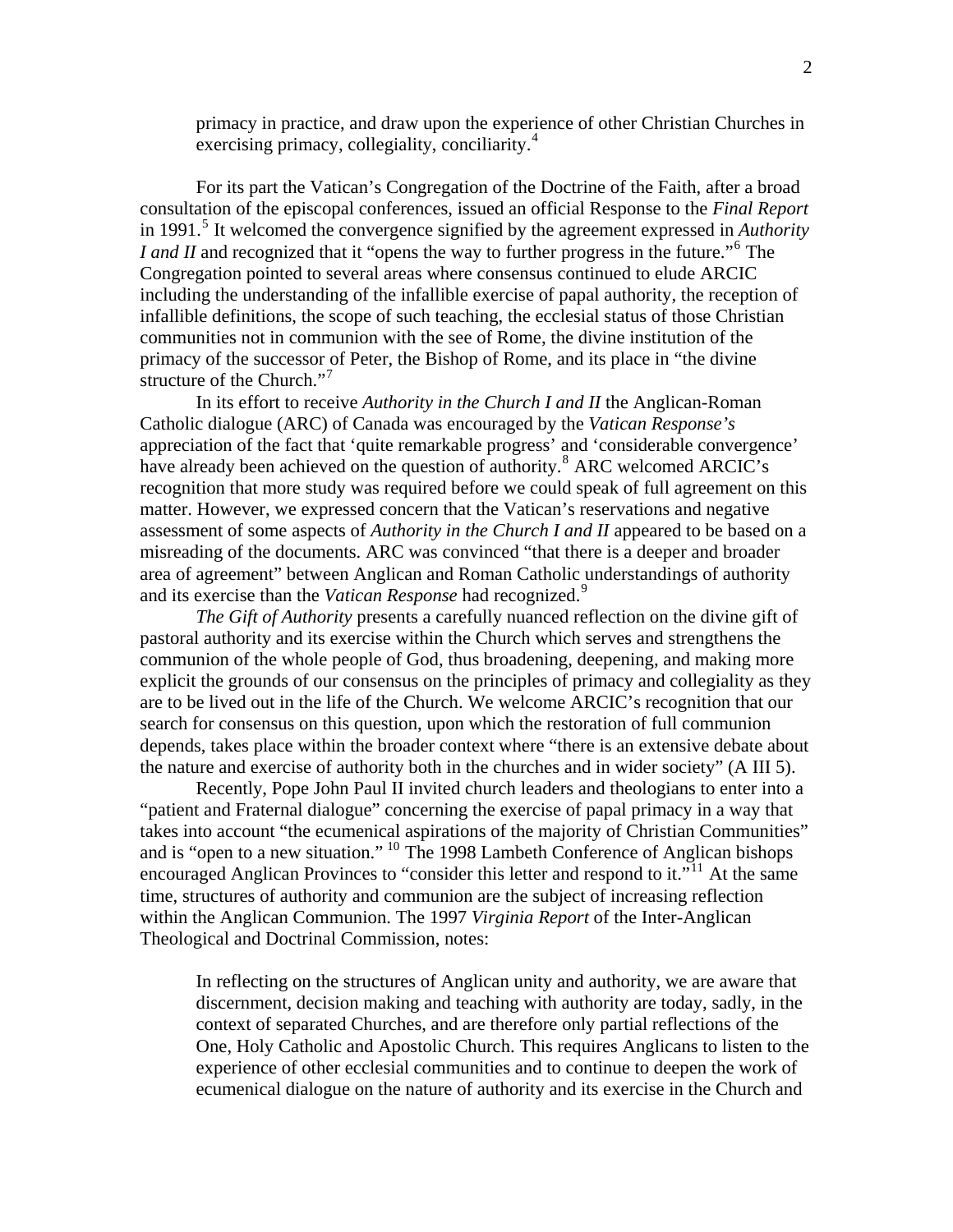to renew our Anglican structures in line with the emerging ecumenical convergence. [12](#page-18-1)

 The context for the reception of *The Gift of Authority* is also marked by the historic meeting of Anglican and Roman Catholic bishops from 13 countries at Mississauga, Canada, in May 2000 to reflect on the lived experience of growth in communion in different parts of the world. In their concluding statement, the bishops affirm: "We have come to a clear sense that we have moved much closer to the goal of full visible communion than we had at first dared to believe. A sense of mutual interdependence in the Body of Christ has been reached, in which the churches of the Anglican Communion and the Roman Catholic Church are able to bring shared gifts to their joint mission to the world."[13](#page-18-1) Following that meeting, the International Anglican-Roman Catholic Commission on Communion in Mission (IARCCUM) was established to oversee the preparation of a Joint Declaration of Agreement, to promote and monitor the reception of ARCIC agreed statements, and to facilitate the translation of that spiritual communion that we already share into visible and practical outcomes. Among these visible manifestations of our existing unity in faith, IARCCUM's mandate includes the promotion of practical expressions of collegiality: "encouraging episcopal participation in each others' meetings at the international, national and local levels; encouraging a joint meeting of bishops at the level of provinces and episcopal conferences within two years; examining ways of ensuring formal consultation prior to one Church making decisions on matters of faith and morals which would affect the other Church, keeping in view the agreed statements of ARCIC; planning for a future review consultation of bishops within five years."<sup>[14](#page-18-1)</sup>

Thus, *The Gift of Authority* represents an important contribution to the self-critical reflection of both Anglican and Roman Catholic Communions concerning the nature of authority and its exercise in service to the unity of the Church today. It invites new efforts to envision structures of collegial collaboration in the ministry of *episcope*. In this context it merits careful consideration.

#### **2. Advances in Agreement, Deepening Consensus:**

*Authority III* broadens and deepens the consensus already achieved, and represents a significant advance in agreement in three areas:

- The relationship between Scripture, Tradition and the exercise of teaching authority;
- Collegiality, conciliarity, and the role of the laity in decision making;
- The Petrine ministry of universal primacy in relation to Scripture and Tradition (A III 3).

### **2.1. Scripture, Tradition, and the Exercise of Teaching Authority**

 ARCIC's discussion of Tradition as the way in which the Word is "received and communicated through the life of the whole Christian community" (A III 14) clarifies and strengthens our common understanding of the dynamic interdependence between Scripture and tradition. We welcome the affirmation that, as a living expression of the apostolic faith, "tradition makes the witness of the apostolic community present today through its corporate memory" (A III 18) in the celebration of Word and sacrament. The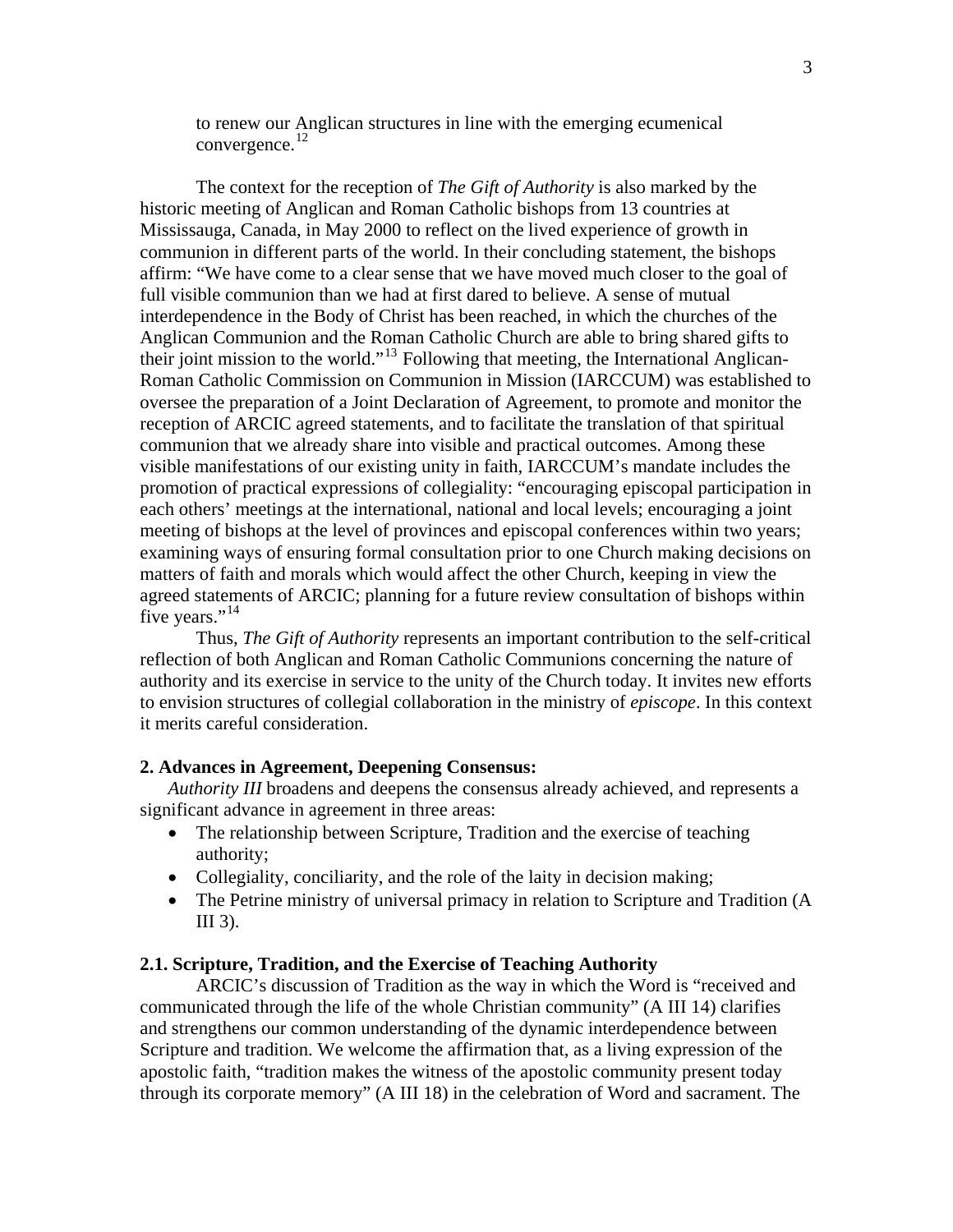sense of memory that emerges is not a mere recollection of the past, but rather an active and dynamic principle with an eschatological orientation, calling us to live the gospel more fully in every age.<sup>[15](#page-18-1)</sup> ARCIC has clearly captured the anamnetic character of tradition and thus, its utter reliance upon the Word of God.

We affirm with ARCIC that the Scriptures are "uniquely authoritative" and "occupy a normative place" within the tradition such that the Church must constantly "measure its teaching, preaching and action against them" (A III 19). This is consonant with the Second Vatican Council's affirmation that the teaching office of the Church is "not above the Word of God."<sup>[16](#page-18-1)</sup>Anglicans hold to the sovereign authority of Scripture while recognizing that the church, as an interpretive community, must read it in the context of tradition and reason. We welcome the affirmation that "the meaning of the revealed Gospel of God is fully understood only within the Church" (A III 23), within the context of the faithful people of God who are guided by the Spirit. When biblical interpretation is carried out by individual members of the Church in the context of study and prayer, each is guided by the manner in which the whole Church has received the Word in the past and continues to receive it today. In turn, they contribute to the community's present and future understanding and witness to the Word. Because the Word of God is a treasure entrusted to the whole Church (Jude 3), its interpretation is necessarily an ecclesial activity.

#### **2.2. Collegiality, conciliarity, and the role of the laity**

*The Gift of Authority's* re-appropriation of the notions of the *sensus fidelium* and of *synodality* establishes a firm basis for growth in agreement concerning the role of the laity in decision making and church teaching, and the collegial nature of the exercise of authority.

#### **2.2.1. Catholicity and the** *Sensus Fidelium***: An approach to the Role of the Laity**

 We affirm ARCIC's insistence that the "amen" of both the individual believer and of each local church is pronounced within the communion of the whole Church which stands in continuity with the faith of the apostles through time and space (A III 26). While the catholicity of the Church is present in each local church, it is not fully realized apart from a participation in the wider communion of the churches. ARC welcomes the recognition that this communion of faith is manifested in a rich diversity of ecclesial expressions: "As God has created diversity among humans, so the Church's fidelity and identity require not uniformity of expression and formulation at all levels and in all situations, but rather catholic diversity within the unity of communion. This richness of traditions is a vital resource for a reconciled humanity" (A III 27). In this assurance we desire to find ways of living in a reconciled diversity rooted in the confession of one faith, respecting the unique and rich heritage of the Anglican Communion and the diversity of churches in the communion of the Catholic Church.

ARCIC's dynamic model of revelation unfolds in a reflection on the interplay between the whole people of God and those entrusted with the task of ministering to the corporate memory of the Church, the bishops, in the continual process of receiving and re-receiving the Word revealed to us in Christ. ARC welcomes the affirmation of our common understanding of the tradition and teaching ministry of the Church as a process that calls for the engagement of the whole people of God. The transmission of the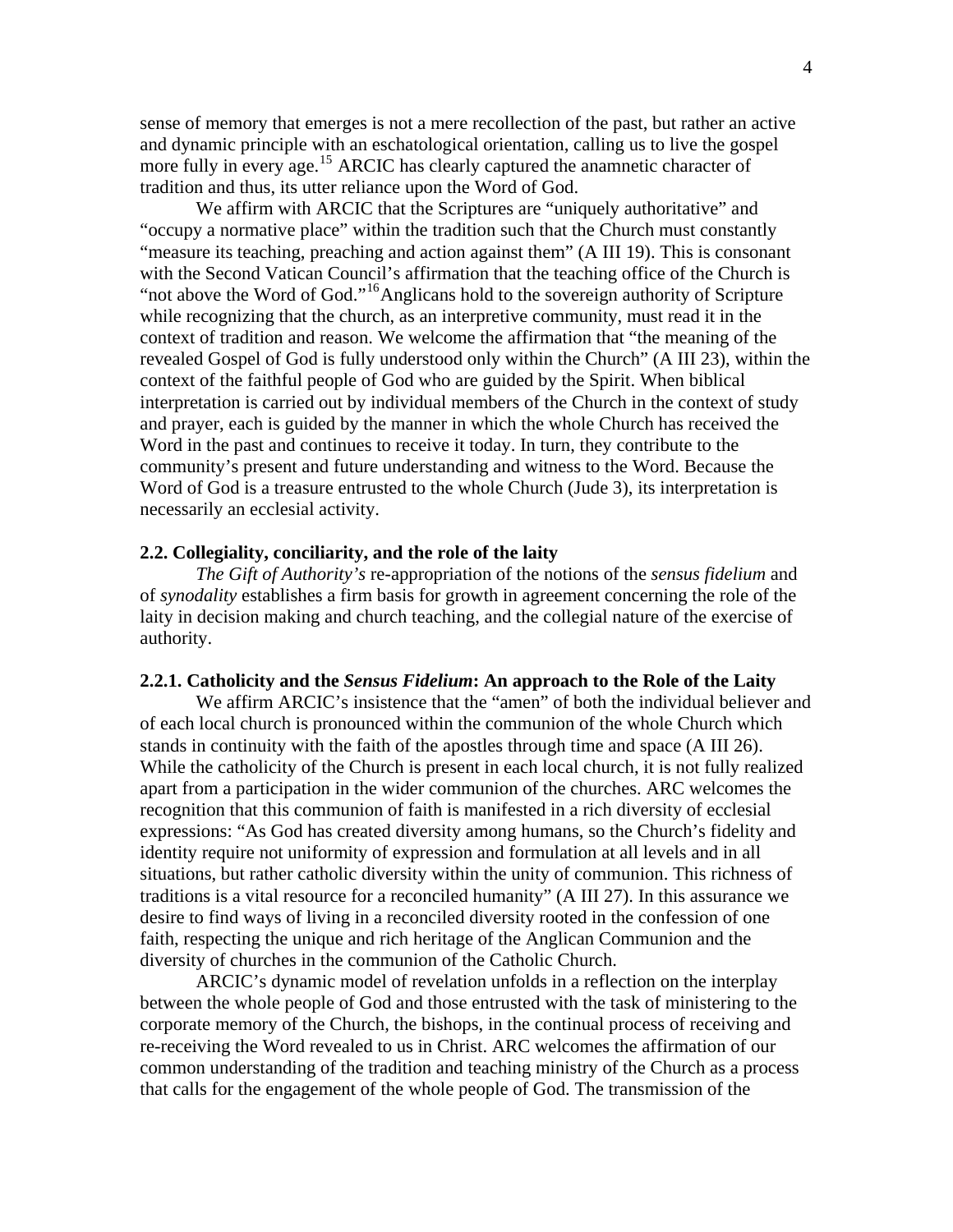Christian faith cannot be reduced to the laity's reception of decisions made by the hierarchy. Rather, every baptized Christian bears a responsibility in receiving and handing the Christian faith on to each new generation of believers. Through their full and active participation in every aspect of ecclesial life, and in the symphony of their many gifts and charisms, the catholicity of the Church comes to its fullest expression.

 In this regard, our common faith is clearly articulated in the affirmation that "those who exercise *episcope* in the Body of Christ must not be separated from the 'symphony' of the whole people of God in which they have their part to play," and that "the *sensus fidelium* of the people of God and the ministry of memory exist together in reciprocal relationship" (A III 30). <sup>[17](#page-18-1)</sup> Here every member of the Church plays a role in receiving, proclaiming, and living out the Word of God. The *sensus fidelium* is properly and helpfully described as "an active capacity for spiritual discernment, an intuition that is formed by worshipping and living in communion as a faithful member of the Church" to be "exercised in concert by the body of the faithful" (A III 29). This deeper awareness of the role of the *sensus fidelium* reflects an aspect of the Christian tradition that both our churches need to retrieve in the present context. To this consciousness of faith of the whole people of God assisted by the Holy Spirit, the bishops, and with them the Bishop of Rome, must attend in exercising their unique ministry of watching over the corporate memory of the apostolic teaching, especially in moments when they are called to elaborate an authoritative interpretation of the Word.

ARCIC's presentation of the teaching function of the episcopate as a "ministry of memory" gives us a more lively sense of the bishop's role in "guarding the deposit of faith"; the bishop is not the curator of a museum but promotes the re-actualization of the apostolic faith in this local church, in this culture, in this moment of history (Cf. *Church as Communion*, 26-29). The "ministry of memory" recalls the prophetic function of the bishop, who like the prophets of old, called the people to renew their fidelity to God's covenant by recalling the gifts and promises of God, and above all, God's merciful love.

#### **2.2.2. Synodality: An Approach to Conciliarity and Collegiality**

 The concept of synodality expresses aptly our common understanding that all the faithful are called to walk together in the Way of Christ. It helps us to see that authority is a gift intended to serve and strengthen the communion of faith and charity among all who believe in Christ so that we may witness to the world our faith that he is the Way to the fullness of life. Ecclesial structures, as instruments for the exercise of authority and decision-making in the service of communion, must exhibit a truly synodal character. ARCIC's reflection on synodality situates the exercise of episcopal authority at the center of the communion of believers in each local church, and within the communion of all the local churches. The notion of synodality, while perhaps developed more explicitly in the theology of the Eastern churches, complements the fundamental consensus achieved previously on the collegial and conciliar nature of the Church. *The Gift of Authority* helps us to consider that the synodal dimension of ecclesial life is not only operative when a synod or a council is convened, but that this dynamic interaction expresses the very nature of the Church in its daily life and witness to the gospel. We believe this represents the recovery of an important aspect of the life of the Church in communion, a growth in understanding the nature of the Church for Anglicans and Roman Catholics alike.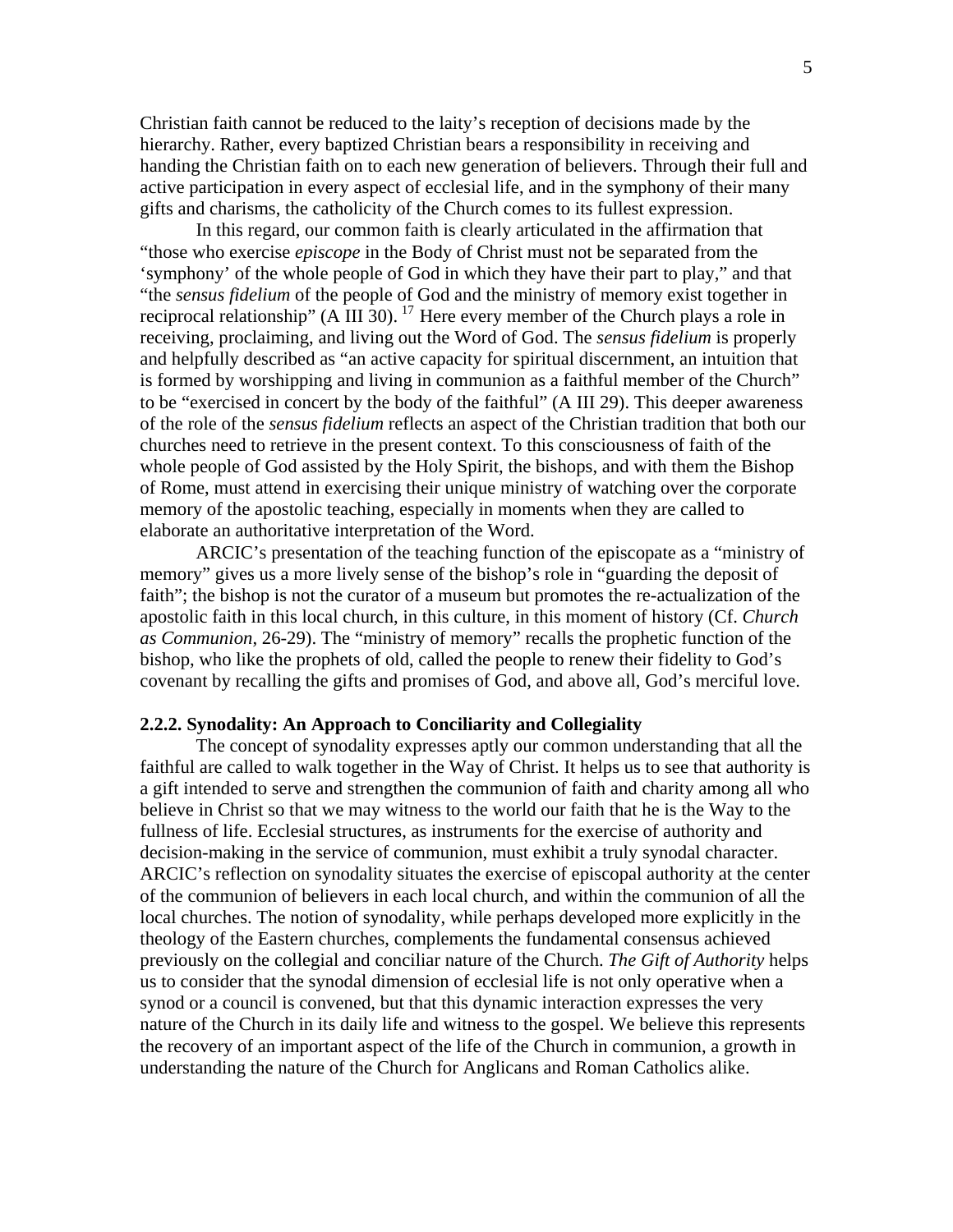We welcome *The Gift of Authority*'s affirmation that each bishop receives the charism of pastoral authority "for the effective exercise of *episcope* within the local church." This includes the jurisdiction required to lead each community, which is not to be confused with "an arbitrary power given to one person over the freedom of others" (A III 36). We welcome ARCIC's balanced assertion that "the faithful have a duty to receive and accept" the decisions taken by bishops in the exercise of their pastoral authority, but that such assent is to be "an obedience of freedom and not slavery" (A III 36). Elsewhere, *The Gift of Authority*'s insists that in enforcing, at times, necessary disciplinary measures, the ministry of the bishop is to be "an instrument of the Holy Spirit of God for the healing of humanity" (A III 49). The bishop then, must be seen, even in difficult and apparently divisive judgments, as a minister of the God's mercy whose authority is not arbitrary and who fully respects the conscience and freedom of each believer. These affirmations resonate with the sincere conviction of contemporary Christians concerning the fundamental dignity of every human person and the contribution of each believer to the life of the Body of Christ (1 Corinthians 12).

#### **2.3. The Petrine Ministry in Relation to Scripture and Tradition**

*The Gift of Authority* reflects a significant advance in our common understanding of the link between the pastoral authority of the bishop, and thus of the Bishop of Rome, to ecclesial communion. The communion of faith in each local church with and in the whole Church of God is manifested visibly by the mutual interdependence of the local churches including the bond of unity with the Church of Rome and its bishop, who has historically exercised a specific office of primacy and *episcope* in service to the whole Church. Further, *The Gift of Authority* broadens our existing consensus on the exercise of the infallible teaching office by the whole college of bishops, and, in clearly defined circumstances, by the Bishop of Rome, and on the reception of infallible teaching into the life of the Church.

#### **2.3.1. A Ministry of Communion**

 ARCIC affirms the common belief of Anglicans and Roman Catholics that the exercise of authority in the Church exists to enable the whole Church to realize its mission of proclaiming the reign of God in the world and "to promote the unity of the whole Church in faith and life" in a way that enriches legitimate diversity (A III 32-33). The task of all those entrusted with pastoral authority in the Church, and especially the bishops who preside over the life of the local churches, is fundamentally a ministry of communion. Thus, pastoral authority can never be exercised in isolation from the local community of believers or from the whole Church's communion of faith; it is exercised properly within the context of communion and expressed within a dynamic of synodality. *The Gift of Authority* deepens our agreement concerning the primacy of the Bishop of Rome, which, as a truly episcopal ministry exercised by one who is both a member and head of the college of bishops, is to be exercised collegially and in a way that reflects the synodality of the whole Church.

#### **2.3.2. Communion and Ecclesiality**

*The Gift of Authority* provides a notable clarification and deepening of our common understanding of the link between the ecclesiality of local and particular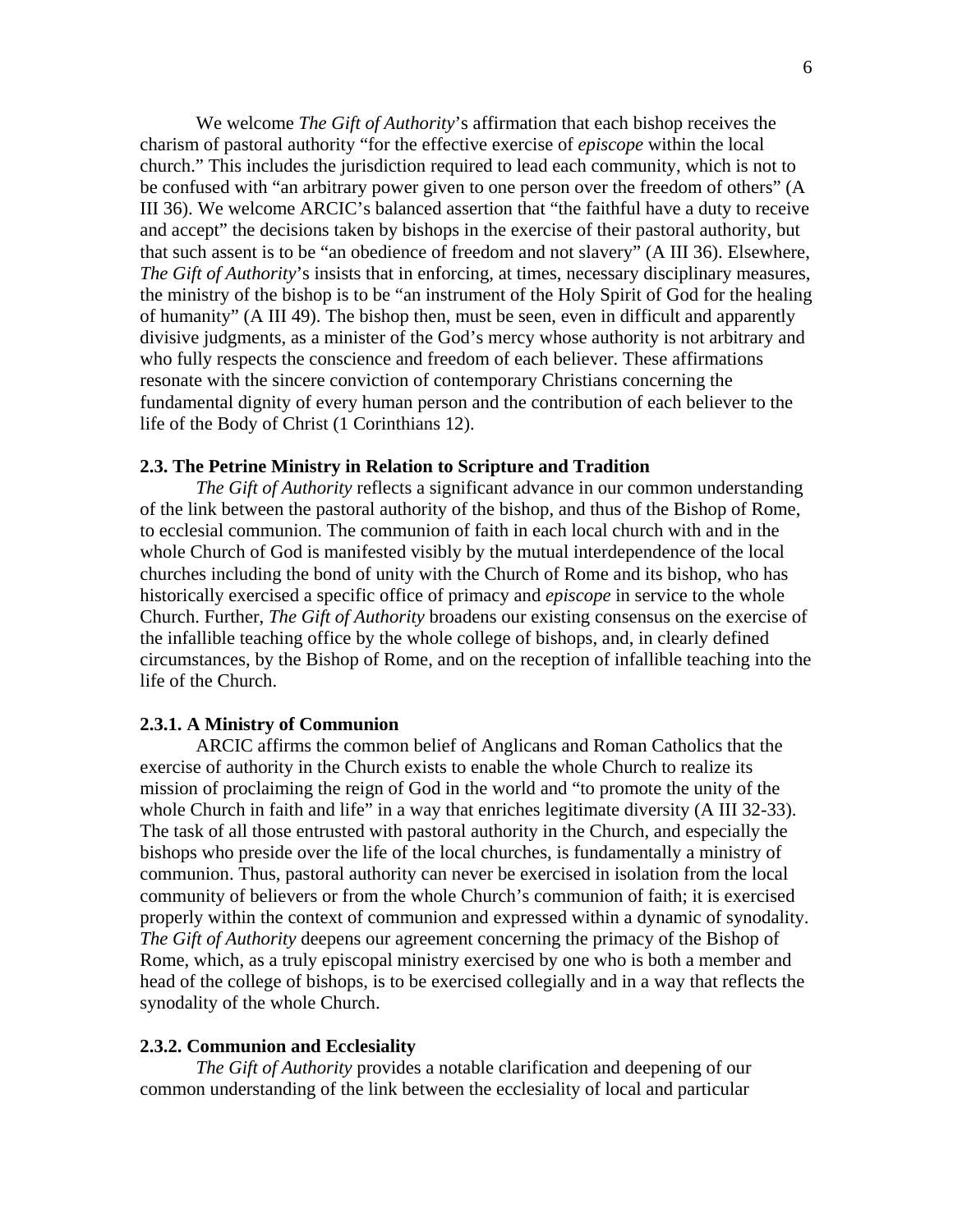churches and the will of God that the communion of the churches be served by the primacy of the Bishop of Rome. *Authority in the Church I* had already established a dramatically new context for dialogue on these questions when it observed, that the "pattern of complementary primatial and conciliar aspects of *episcope* serving the *koinonia* of the churches needs to be realized at the universal level" (A I 23). Later, *Authority in the Church II* expressed a consensus that "it is possible to think that a primacy of the Bishop of Rome is not contrary to the New Testament and is part of God's purpose regarding the Church's unity and catholicity" (A II 7), and acknowledged that the ministry of the Bishop of Rome was commonly held to be "the sign of the visible *koinonia* God wills for the Church and an instrument through which unity and diversity is realized" (A II 11). In receiving this consensus, ARC observed, "For ARCIC, then, as well as for Vatican II, a church not in full communion with the universal primate would lack, not only a visible sign of universal Christian communion, but also a God-given means by which that communion is to be maintained."[18](#page-18-1)Nonetheless, Roman Catholic authorities found that ARCIC's position did not reflect the fullness of the Roman Catholic conviction that the primacy of the Bishop of Rome "belongs to the divine structure of the Church" as something "positively willed by God and deriving from the will and institution of Christ."<sup>[19](#page-18-1)</sup>

*The Gift of Authority* reflects an unprecedented level of consensus on this matter. It maintains that "the mutual interdependence of all the churches is integral to the Church as God wills it to be" (A III 37), and further, that "the exigencies of church life call for a specific exercise of *episcope* at the service of the whole Church" (A III 46), recognizing that "historically, the Bishop of Rome has exercised such a ministry" (A III 46). Together, Anglicans and Roman Catholics affirm their shared conviction that such a ministry is "a gift to be received by all the churches" (A III 47). These assertions exclude any notion of the local or particular church as sufficient unto itself apart from communion with the wider church, or the suggestion that the Bishop of Rome's ministry to the communion of the churches is an incidental feature, a purely human institution appended to the life of a local community.

This common belief is founded upon the witness of the New Testament "in the pattern [where] one of the twelve is chosen by Jesus Christ to strengthen the others so that they will remain faithful to their mission and in harmony with each other" (A III 46; see also A II 2-5). It is grounded in our shared heritage in the Fathers of the Church (A III 46). *The Gift of Authority* expresses our shared conviction that the ministry of the Church of Rome and its bishop to the communion of the churches is positively willed by God for the realization of the Church's mission. Nonetheless, it does not oblige us to maintain a literalistic interpretation of the biblical evidence concerning the origins of the Church and its ministries that could not be upheld with any integrity in the face of contemporary biblical scholarship. These statements represent a significant growth in agreement whose practical implications merit careful consideration by the authorities of our communions.

#### **2.3.3. The Exercise of Authority in Communion and Perseverance in Truth**

*The Gift of Authority*'s carefully nuanced development of the synodal nature of ecclesial communion and the essential role of the *sensus fidelium* in the discernment of the Gospel establishes a new context from which to consider our shared faith in the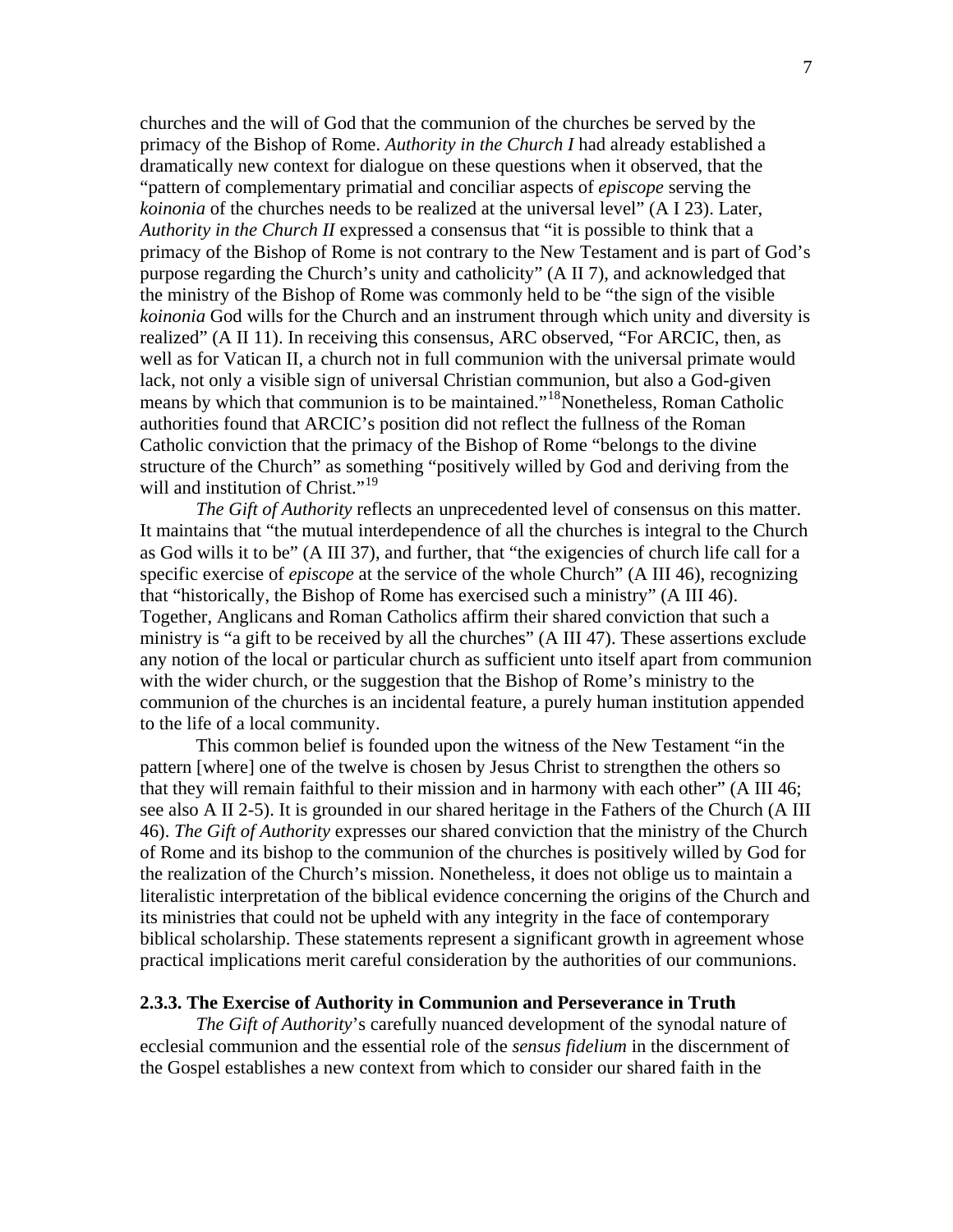Church's indefectibility or its "perseverance in the truth" and of the authority of Church teaching as a reflection of God's faithful promise of the Holy Spirit (John 14.26).

### **2.3.3.1. Infallibility and the College of Bishops**

In regard to the teaching ministry of the college of bishops, *The Gift of Authority* states:

> In specific circumstances, those with this ministry of oversight (*episcope*), assisted by the Holy Spirit, may come to a judgment which, being faithful to the Scripture and consistent with apostolic Tradition, is preserved from error. (…) This is what is meant when it is affirmed that the Church may teach *infallibly*… (A III 42).

Further, *The Gift of Authority* holds that "such doctrinal definitions are received as authoritative in virtue of the divine truth they proclaim as well as the specific office of the person or persons who proclaim them within the *sensus fidei* of the people of God" (A III 43). Our consensus on this matter is strengthened by the fact that *The Gift of Authority* clearly locates the exercise of such authority within the synodal nature of the Church, requiring the participation of the *sensus fidelium* (A III 43), as all such judgments express "the authentic faith of the whole Church" (A III 47). It is our common belief that "this form of authoritative teaching finds no stronger guarantee from the Spirit than have the solemn definitions of the ecumenical councils" (A III 47).

### **2.3.3.2. Infallibility and the Ministry of the Bishop of Rome**

 ARCIC had previously "recognized the need in a united Church for a universal primate who, presiding over the *koinonia*, can speak with authority in the name of the Church" (A II 26; cf. A I 23). It acknowledged that the service of preserving the Church in the truth of the gospel, though "normally given through a synodal decision" (A II 28), has also "been performed by the Bishop of Rome as a universal primate," at times apart from a conciliar context, though such judgments "must satisfy rigorous conditions" (A II 29). This consensus is deepened by *The Gift of Authority*'s elaboration of our common understanding of the exercise of the infallible magisterium of the Church:

Every solemn definition pronounced from the chair of Peter in the church of Peter and Paul may, however, express only the faith of the whole Church. Any such definition is pronounced *within* the college of those who exercise *episcope* and not outside the college. Such authoritative teaching is a particular exercise of the calling and responsibility of the body of bishops to teach and affirm the faith. When the faith is articulated in this way, the Bishop of Rome proclaims the faith of the local churches. It is thus the wholly reliable teaching of the whole Church that is operative in the judgment of the universal primate. In solemnly formulating such a teaching, the universal primate must discern and declare, with the assured assistance of the Holy Spirit, in fidelity to Scripture and Tradition, the authentic faith of the whole Church, that is, the faith proclaimed from the beginning (A III 47).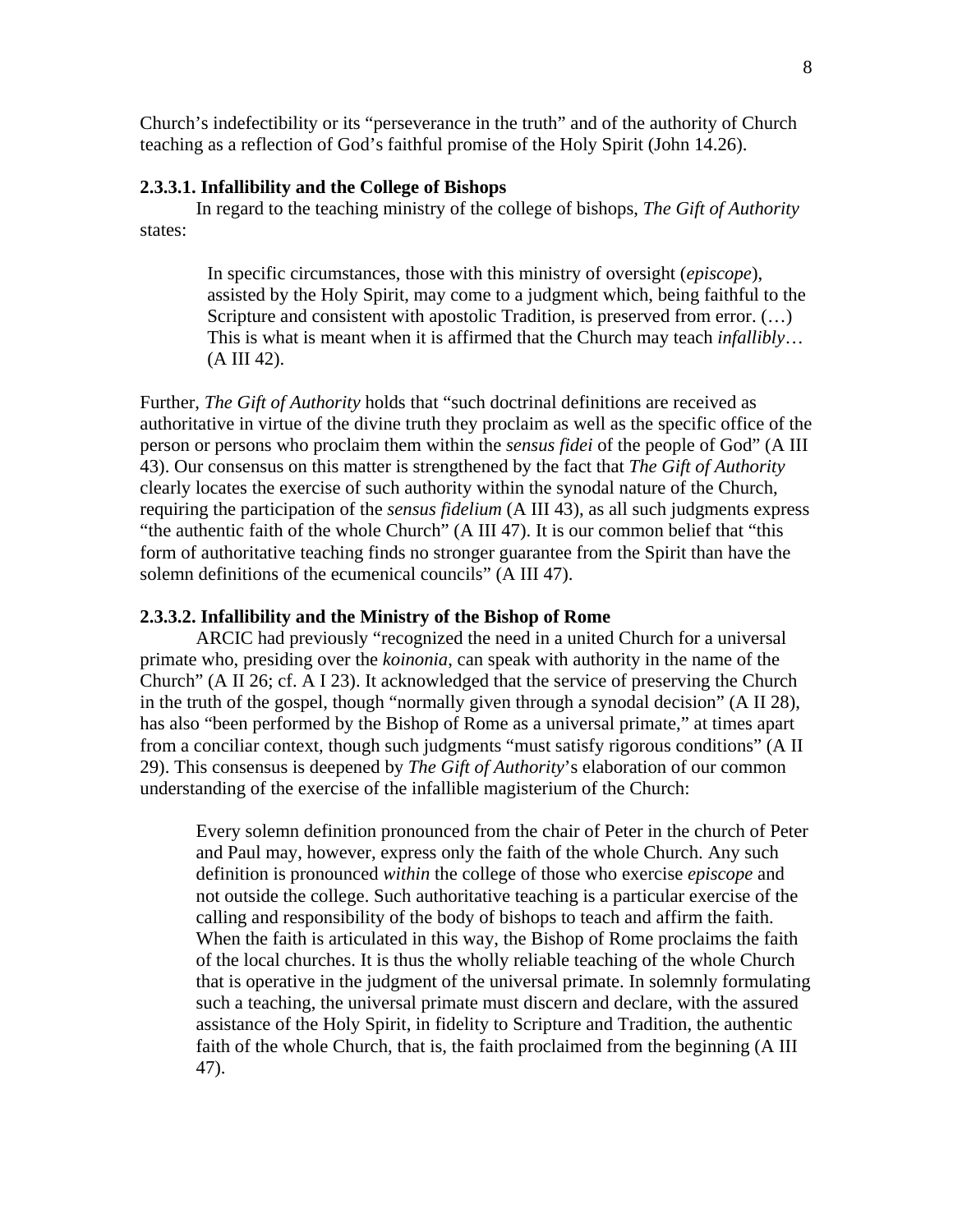In our view, these few dense lines represent an important development in our common understanding of the teaching concerning the Bishop of Rome's exercise, under certain conditions defined by the First Vatican Council, of "that infallibility which belongs to the Church"[20](#page-18-1) *The Gift of Authority* represents an important explication and reception of the insight of the Second Vatican Council that the whole college of bishops shares in the solicitude of the Bishop of Rome for the unity in faith of the whole Church.<sup>[21](#page-18-1)</sup> Even when teaching *ex cathedra*, in his role as pastor in service to the local churches, the primacy of the Bishop of Rome is to be exercised in a manner that reflects the essential collegiality of his episcopal office and in the context of the synodal structure of the Church.

### **2.3.3.3 Infallibility and the Reception of Church Teaching**

*The Gift of Authority* clarifies our shared understanding of the role of reception in the process of handing on the faith of the gospel, especially in regard to the infallible exercise of the teaching office. *Authority in the Church II* had stated, "Anglicans do not accept the guaranteed possession of such a gift of divine assistance in judgment necessarily attached to the office of the Bishop of Rome by virtue of his formal decisions can be known to be wholly assured before their reception by the faithful" (A II 31). This reservation was taken by Roman Catholic authorities to suggest that ARCIC "sees the assent of the faithful' as *required* for the recognition that a doctrinal decision of the Pope or of an Ecumenical Council is immune from error."[22](#page-18-1) In fact, ARCIC acknowledged our shared conviction that "although it is not through reception by the people of God that a definition first acquires authority, the assent of the faithful is the ultimate *indication* that the Church's authoritative decision has been truly preserved from error by the Holy Spirit" (A II 25).

 This consensus is deepened by *The Gift of Authority's* affirmation that "doctrinal definitions are received as authoritative in virtue of the divine truth they proclaim as well as because of the specific office of the person or persons who proclaim them within the *sensus fidei* of the whole people of God" (A III 43). This position excludes any interpretation that would propose ecclesial reception as a precondition or guarantee that such definitions remain in the truth of the Gospel. The reception of such judgments by the people of God is properly understood as an act of recognition "that this teaching expresses the apostolic faith and operates within the authority of the truth of Christ, the Head of the Church" and the ultimate "source of infallible teaching in the Body of Christ" (A III 43).<sup>[23](#page-18-1)</sup> Our common understanding of reception is enhanced by *The Gift of Authority*'s exposition of the essential role of the *sensus fidelium* in the process of discerning Christian truth. The active participation of the whole body of believers is an integral aspect of the process of teaching both prior to and following upon any formal exercise of teaching authority. The statement that doctrinal definitions are made "within the *sensus fidei* of the whole people of God" is a helpful manner of re-receiving together the teaching of the First Vatican Council that the exercise of infallible teaching authority by the Bishop of Rome remains an exercise of "that infallibility with which Christ willed to endow his Church."<sup>[24](#page-18-1)</sup>

## **3. Observations**

 As indicated above, we believe that *The Gift of Authority* represents a significant growth in common understanding and expresses an unprecedented level of theological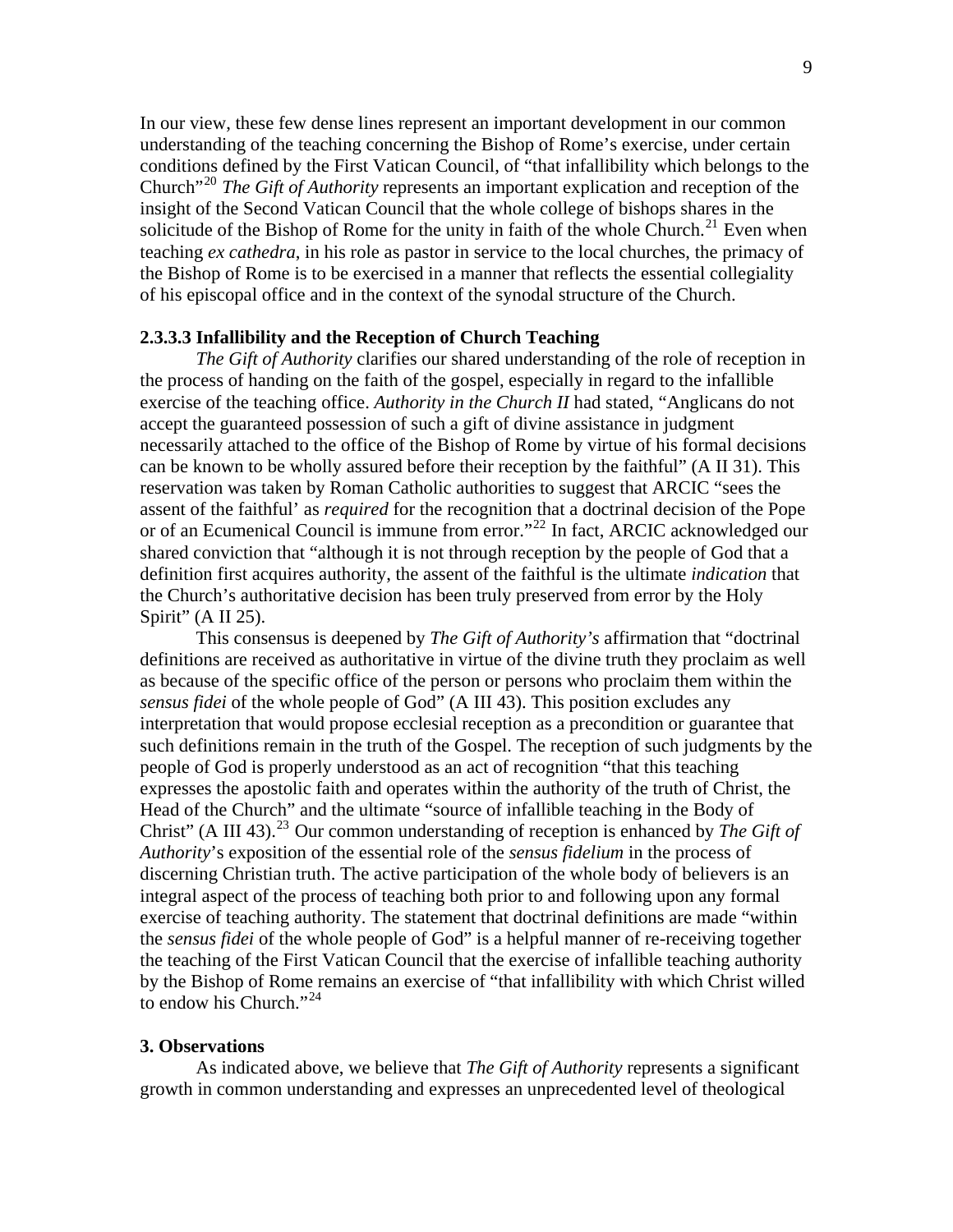consensus between Anglicans and Roman Catholics regarding the exercise of pastoral authority in the life of the Church. Its theological reflection leads to a deeper appreciation of the dynamic interdependence of the laity and the episcopate, and of the local churches and their bishops with the Bishop of Rome. Nonetheless, we consider that a number of factors related to its methodology affect the reception and interpretation of the text in our two communions. Since its publication we have had occasion to study and reflect on *The Gift of Authority* with the laity and clergy of our local churches. We have found it difficult, at times, to transpose the rather abstract language of the text in a way that speaks to the concrete experience of ordinary Christians. They ask how this new level of consensus is related to more traditional, confessional teachings. We consider as well, in light of the rather limited attention accorded the text in theological journals, that it has not caught the imagination of the theological community. How are we to understand these facts?

*The Gift of Authority* continues to follow a method established early on by ARCIC: "…in the spirit of Phil. 3.13, 'forgetting what lies behind and straining forward to what lies ahead', to discover each other's faith as it is today and to appeal to history only for enlightenment."<sup>[25](#page-18-1)</sup> It avoids the controversial language of the past and succeeds in developing a new common language to give voice to our consensus of faith. This constructive approach has helped both our churches to deepen our understanding of the gospel and has led us beyond many of the negative judgments of the past. However, when the connection of this new language with the teachings of the past is not made clear, there is a risk that agreed statements remain somewhat abstract. Some have found the language of *Authority I and II* more helpful and concrete than that of *The Gift of Authority* because it was clearly seeking to understand the teachings of Vatican I or of the Thirty-nine Articles. Similarly, *The Gift of Authority* acknowledges the debate concerning the nature of authority in the church and society today, and alludes briefly to existing synodal structures in our churches (nos. 39-40). It takes an important step toward relating our consensus in faith to the serious questions confronting Anglicans and Roman Catholics today in regard to structures of authority (nos. 56-57). Yet the overall impression of the reader is that the document refers to an ideal future and not the concrete lived experience of believers. A stronger interface between theological reflection and the realities of experience in history and in the present context might aid our churches to draw more guidance from ARCIC's significant work. With this in mind, we offer the following observations:

#### **3.1. Authority and Power in Context**

Our contemporaries regard the words power and authority with considerable suspicion. *The Gift of Authority* avoids the use of the term "power" which is used customarily with a positive connotation in both our traditions in relation to the ministry of the ordained. How does ARCIC's treatment of pastoral authority relate to our traditional understanding of power? This question, raised in the Anglican responses and summarized in *The Emmaus Report*, merits further consideration.

While ARCIC has devoted a great deal of energy to recovering the positive root meaning of Christian authority and to present it as a gift, we note that most Canadians, because of our current cultural milieu, find it very difficult to hear such a positive interpretation. We live in a time characterized by a marked decline in deference to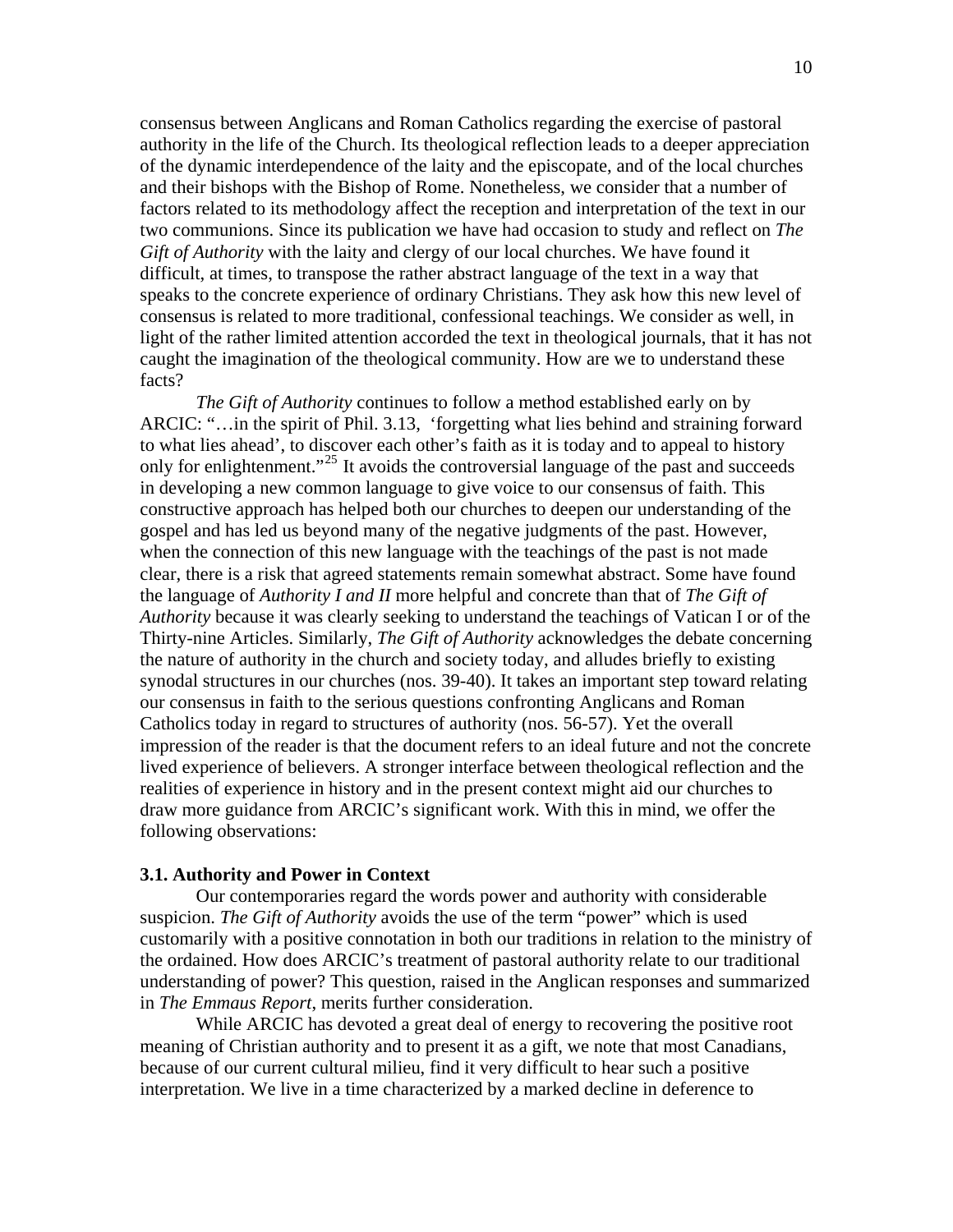authority at all levels of society. In their search for authenticity and for structures that reflect a respect for the dignity of every human person, our contemporaries manifest a certain uneasiness in the face of hierarchical structures. They show a preference for more egalitarian and participatory models of authority. Recent scandals involving the abuse of power and the improper exercise of authority have created a sentiment of betrayal and mistrust toward those in positions of pastoral authority within our two churches. A particularly tragic instance of this is the legacy of the experience of aboriginal peoples in church-run residential schools. In our Canadian context, the pastoral authority conferred upon those in ministry is no longer acknowledged easily as a "gift."

The trust and confidence of the faithful will be earned by those who exercise pastoral authority with the authenticity of the servant who lays down his or her life for a friend, in the image and likeness of Jesus: "This is Christian authority: when Christians so act and speak, men perceive the authoritative word of Christ" (A I 3). Both of our communions are challenged in this context to give witness "that authority rightly exercised is a gift from God to bring reconciliation and peace to humankind" (A III 5). To the extent that our communions live out the common faith expressed in *The Gift of Authority*, we will give a common visible witness to the reconciling presence of Christ in the world.

## **3.2. God's "Yes" and our "Amen": A Key ?**

*The Gift of Authority* makes use of Saint Paul's image, expressed in 2 Corinthians 1.18-20, of God's "yes" to sinful humanity in the saving work of Christ, and of humanity's response in Christ, our "amen" to God. The text is offered as a key to understanding the dynamic of authority in the life of the Church. All the promises of God, Paul tells us, find their yes in Jesus. And in him we say amen to the Father. This text serves as a literary device where the analogy of God's yes and Jesus' amen is extended to the exercise and response to the gift of Christian authority. While the theme of 2 Corinthians 1.18-20 serves as a helpful springboard in the development of this framework, we wonder whether, at least from an exegetical point of view, this text is not being asked to bear more than its intended meaning. The "amen" of Jesus is not a response to authority as such, but a response to self-giving love of the Father. Similarly, the "yes" of the Father to Jesus does not appear immediately as an exercise of authority.

ARCIC carefully develops the theme of God's "yes" and the "amen" of the people of God within the context of the relations of the three persons of the divine Trinity. We welcome the Trinitarian foundation of this exposition with its affirmation that "God is the author of life" (A III 8); that Jesus' "self-giving service and selfsacrificing love (Cf. Mk 10.45)," rooted in his "perfect communion with the Father" appear as a new way of exercising authority (A III 9); that the obedience of Christ, and hence our yes to the divine gift of love are "not a burden" but "[spring] from the liberation given by the Spirit of God" (A III 10). This Trinitarian framework lays the groundwork for a dynamic model of revelation that underpins the subsequent reflection on the amen of the individual believer and of the local church, and sets the tone for an exploration of the dynamics of decision-making within the context of ecclesial communion. However, the term "communion" only appears once in this context. It is therefore not immediately apparent how the communion of the divine Trinity is the source and model of communion for the life of the people of God, the Church.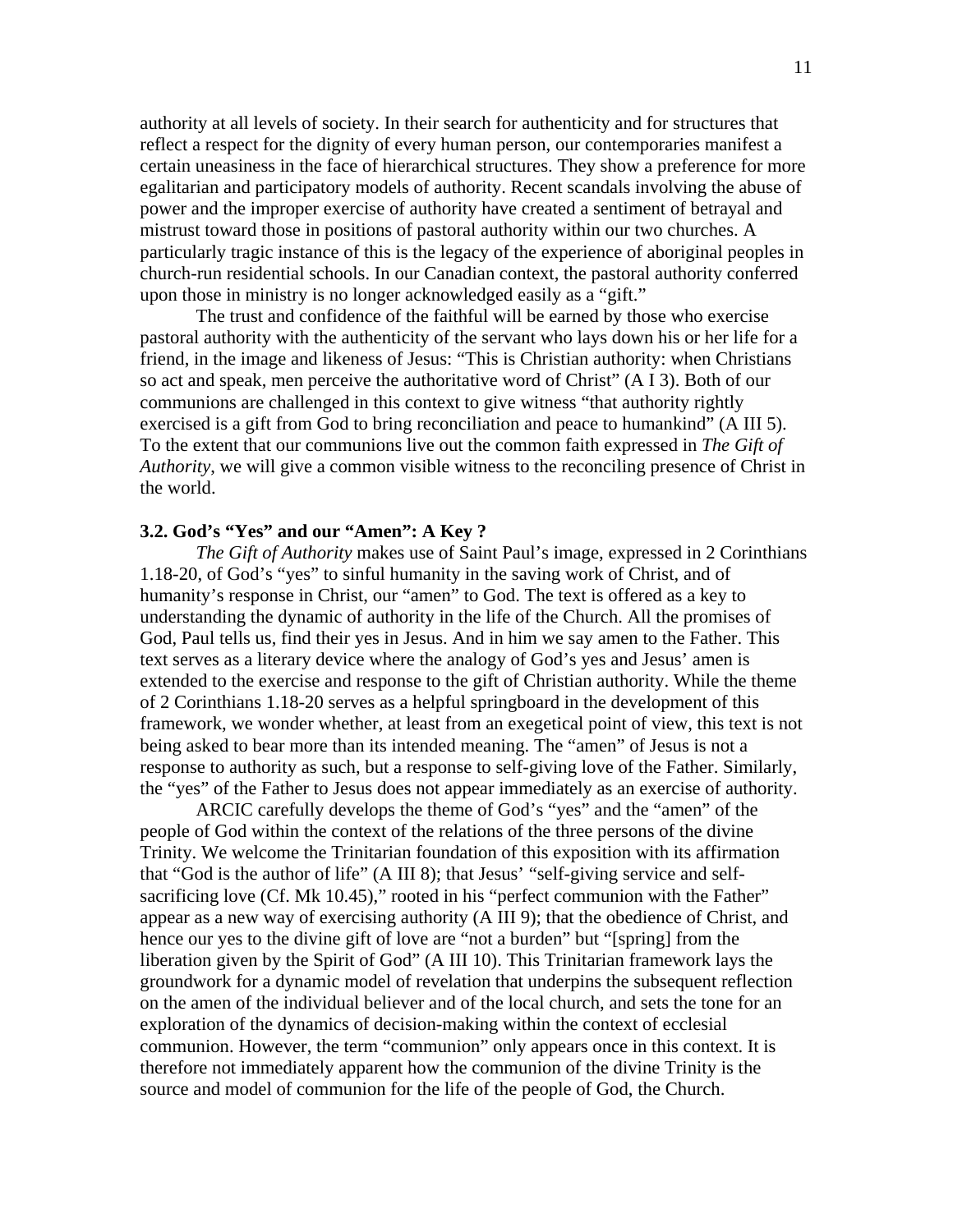It is helpful, in this context, to recall the foundation of ecclesiological consensus established previously in *Church as Communion*:

For a Christian the life of *communion* means sharing in the divine life, being united with the Father, through his Son, in the Holy Spirit, and consequently to be in fellowship with all those who share in the same gift of eternal life. This is a spiritual communion in which the reality of the life of the world to come is already present. But it is inadequate to speak only of an invisible spiritual unity as the fulfillment of Christ's will for the Church; the profound communion fashioned by the Spirit requires visible expression. The purpose of the visible ecclesial community is to embody and promote this spiritual communion with God (cf. nos.  $16-24$ ).<sup>[26](#page-18-1)</sup>

Consensus on the ecclesiology of communion establishes an important framework for considering the nature and exercise of authority in the Church. A possible disadvantage of the "yes/amen" theme is that it might be perceived as reinforcing the unfortunate portrayal of our relationship to persons in authority as "power over" and "obedience/submission." A stronger presentation of the interdependence of Trinitarian and ecclesial communion would reinforce ARCIC's presentation of our relationship to instances of authority as one of liberating love and obedience/response in fulfillment of our longing for union with God and one another. Our relationship to those entrusted with authority in the Church is not a simple dyad, but is lived against the backdrop of our personal relationship with the triune God and with the wider ecclesial and human community.

#### **3.3. Universal Primacy**

 Reference to the "Petrine ministry of universal primacy" (A III 3) seems to reflect the introduction of a new category, or terms that are more familiar to Lutheran-Roman Catholic dialogue than to the vocabulary of ARCIC. While we agree upon the need for a universal primacy, and that such a primacy would belong appropriately to the Bishop of Rome in a reconciled Church, this expression ought to be read in light of the observations made previously in *Authority in the Church II*:

While the New Testament taken as a whole shows Peter playing a clear role of leadership it does not portray the Church's unity and universality exclusively in terms of Peter. The universal communion of churches is a company of believers, united by faith in Christ, by the preaching of the Word, and by participation in the sacraments assured to them by a pastoral ministry of apostolic order. In a reunited Church a ministry modeled on the role of Peter will be a sign and safeguard of such unity (A II 9).

## **3.4. Practical Structures of Communion**

 Our consensus would be enhanced by strengthening the link between the theological consensus reflected in *The Gift of Authority* and the practical lived experience of authority and decision-making. In this regard, the consensus achieved by ARCIC invites further reflection within each of our communions, and in dialogue with one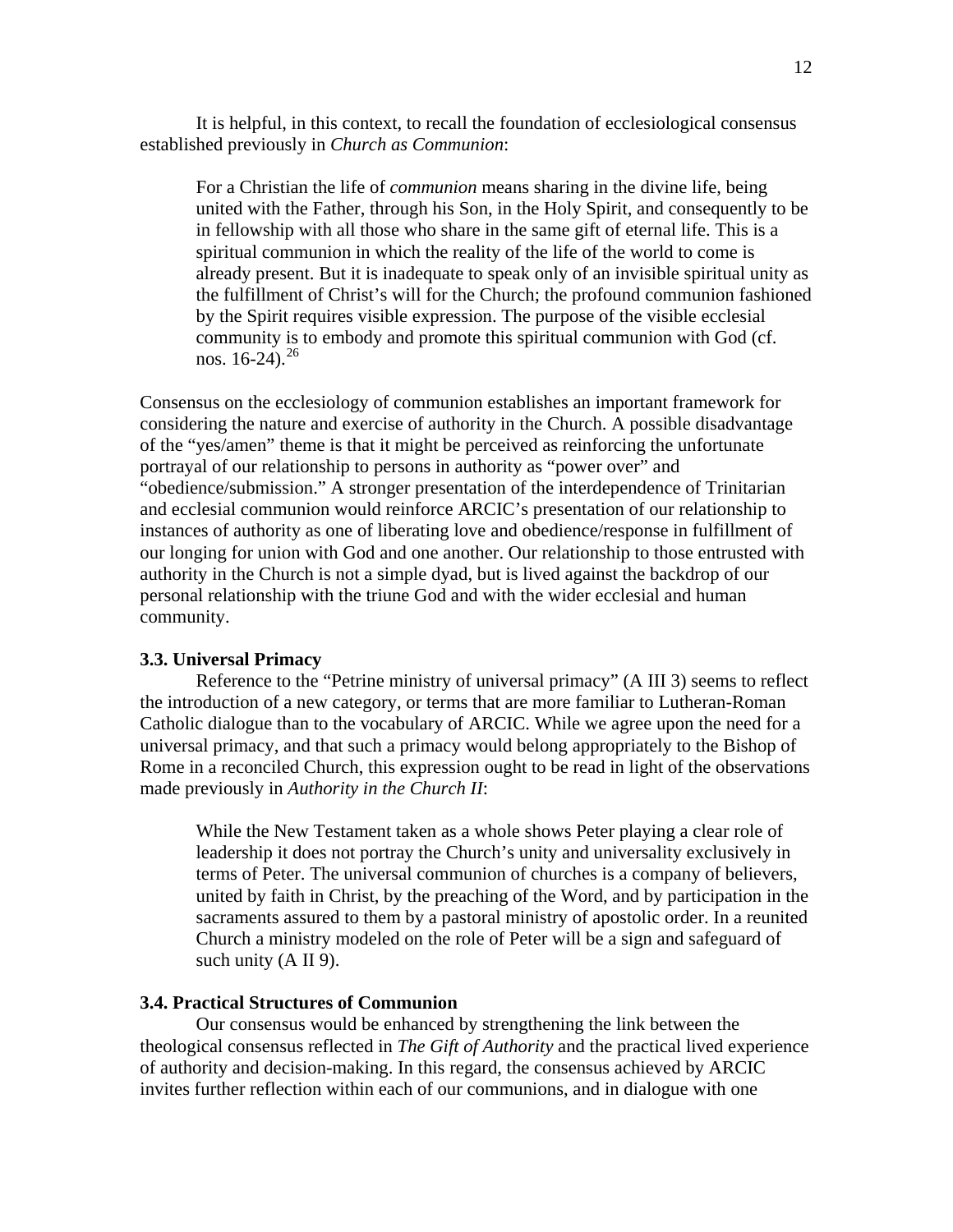another, on concrete structures for the participation of the laity in the processes of discernment and authoritative decision-making, on structures and procedures for dealing with dissent in the life of the Church, and on the requirements for a mutual recognition of a genuine exercise of *episcope*, whose collegial and primatial dimensions are held in a proper equilibrium, within a diversity of ecclesial polities.

#### **3.4.1. The Laity and Decision-Making**

*The Gift of Authority'*s discussion of catholicity and the *sensus fidelium* responds to concerns voiced in Anglican responses to ARCIC's previous work for a clearer statement of consensus concerning the role of the laity in the life of the Church, particularly as regards the practice of decision-making. It provides a strong theological foundation for asserting that all the baptized have a right and responsibility to participate actively at every level of the Church's life, and that the bishops have a particular responsibility to listen and discern carefully the pastoral needs and insights of all the faithful. It is not clear, however, that the lived experience of the laity in our two communions bears this out in practice.

The laity play an important role in many synodal structures within the provinces of the Anglican Communion, to the point of voting on important matters of ecclesial discipline and doctrine. Some Roman Catholics look at these practices and ask whether the discernment of the *sensus fidelium* has not been reduced to a mere democracy. In the absence of similar structures where bishops can hear the concerns of faithful lay persons within the Roman Catholic Church, some ask whether Roman Catholics take seriously the full dignity of all baptized persons and the assurance that the Holy Spirit is given to the lay and ordained persons alike. ARCIC makes mention of the "active participation of lay persons in the life and mission of the local church" (A III 40), but makes no reference to their role in national or regional structures of the Roman Catholic Church.

*The Gift of Authority* succeeds in developing the theological category of the *sensus fidelium*, yet it is not applied to the level of concrete procedures and institutional structures. In future, our continuing dialogue must take seriously the questions raised by the different practical structures through which our communions come to a common mind on questions of faith and order. We must be frank in articulating what will be required for us to recognize, in our diverse polities, an expression of our common faith. This is but one area where each communion must face hard questions (as ARCIC has helpfully noted: A III 56-57), take seriously the concerns of our ecumenical partners, and consider what practical reforms need to occur in order that structures and operative principles of order truly reflect our shared doctrinal convictions.

#### **3.4.2. Dissent**

More could be said concerning the concrete procedures for responding to dissent within the Christian community. *The Gift of Authority* does not offer any reflection on the tensions that sometimes arise when individual Christians, who are bound to follow their conscience, find themselves at variance with decisions of the wider Christian community. Each Christian has a responsibility to make their views known on matters which concern the life of Christian community. As our history has shown, dissonant voices have not always signaled discord and discontinuity; at times we have come to recognize them as prophetic voices that call the Church to renew its fidelity to the faith of the apostles.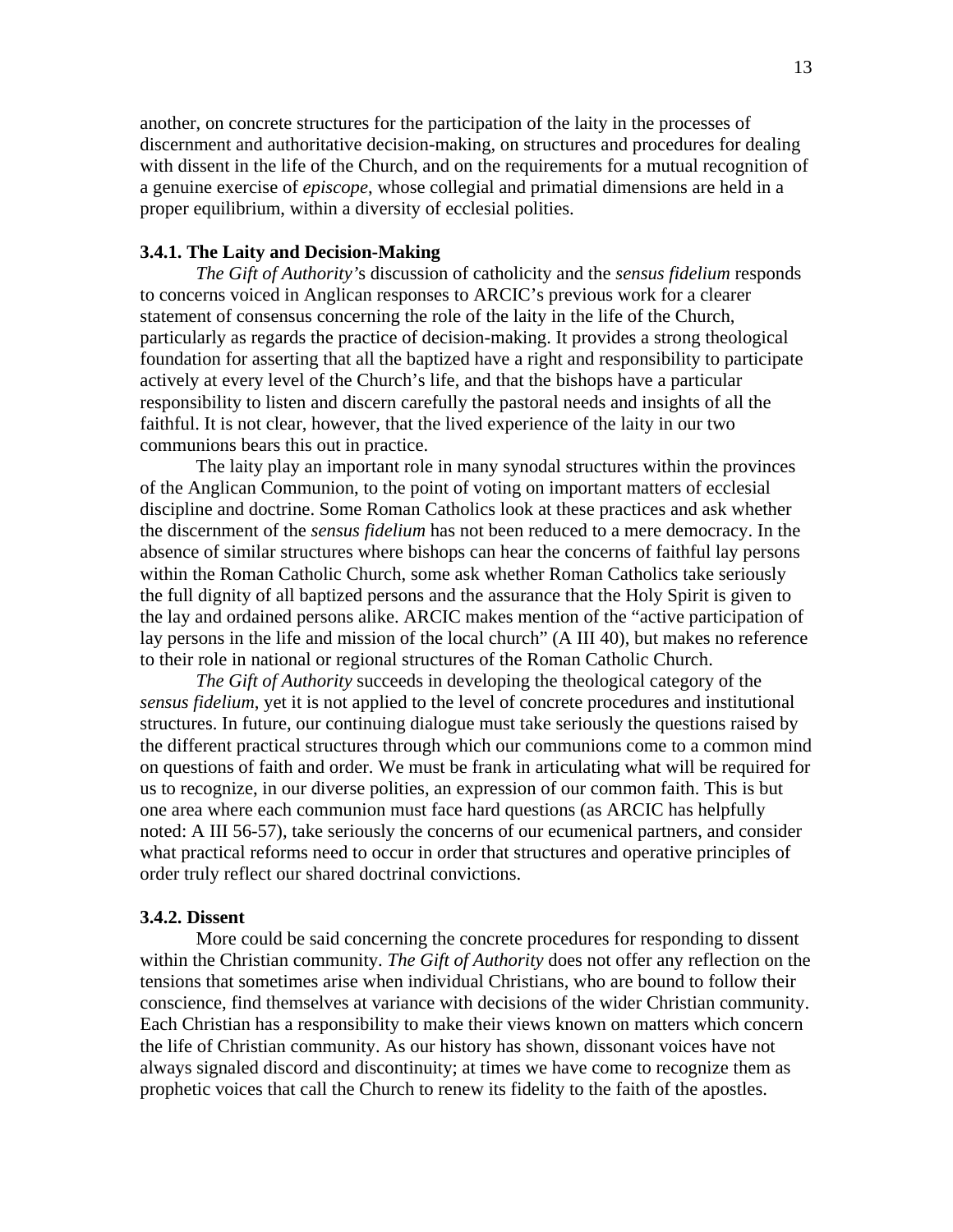What, concretely, do we do with persons in our communities who cannot say amen? Do we deal with them in a manner that safeguards and promotes genuine communion? It will be worth reflecting together on the concrete ways that the *sensus fidelium* can be most effectively formed and discerned in our time and in our fast-changing cultures. Further, it may be helpful to indicate a number of common criteria for distinguishing truly prophetic voices from that dissent which is destructive of our communion in faith and charity.

## **3.4.3. Synodal Structures and Recognition**

The Anglican Communion and the Roman Catholic Church have very similar ecclesial structures. Yet, in actual practice, the locus of power and authority is inverted. Where authority is highly centralized in the papal office on the Roman Catholic side at present, in the Anglican Communion it is much more localized and dispersed such that no legislative or juridical authority is recognized beyond the various provinces. What might our churches learn from one another and from other Christian churches concerning the lived experience of primacy, collegiality, and conciliarity? What will it take to recognize that our differing decision-making structures are nonetheless faithful expressions of the faith of the apostles that we share? A certain degree of recognition is inferred in ARCIC's exposition of the instruments of synodality which presently exist within the Anglican Communion and the Roman Catholic Church (A III 39-40). We look forward to the day when the authorities of our two communions can formalize such a mutual recognition.

### **4. Future dialogue on authority in the church**

 In future we would hope to see ARCIC consider the application of a more inductive approach, one that places advances in agreement in dialogue with the concrete context of Anglican and Roman Catholic Churches and their heritage in historical affirmations of faith. We believe that such an approach would enable ARCIC to respond more directly to a number of the concerns that had been raised by the Provinces of the Anglican Communion and by the Vatican's Congregation for the Doctrine of the Faith in the reception of ARCIC's previous agreed statements on authority. Further, the establishment of IARCCUM invites a more intentional reflection on the relationship of growth in theological consensus and practical implications for the relationship of Anglican and Roman Catholic communities throughout the world. Some of the more practical issues identified above in section 3.4 might be addressed by a coordination of ARCIC's future work with the efforts of IARCCUM.

## **4.1. Recommendations for a Joint Declaration**

 In light of the consensus reflected in *The Gift of Authority*, which builds upon the significant agreement already established by *Authority in the Church I* and *II*, and given mandate of IARCCUM, we would like to suggest that two points be carefully considered for inclusion in a Joint Declaration of Anglican-Roman Catholic agreement. This Joint Declaration might follow the method that proved fruitful in the Lutheran-Roman Catholic *Joint Declaration on the Doctrine of Justification<sup>[27](#page-18-1)</sup>* that established a basic consensus of faith and related these points to the diverse theological and practical approaches at work in each tradition*.*

First, the basic consensus concerning the ministry of primacy to be exercised by the Bishop of Rome in service to the communion of the whole Church invites a clear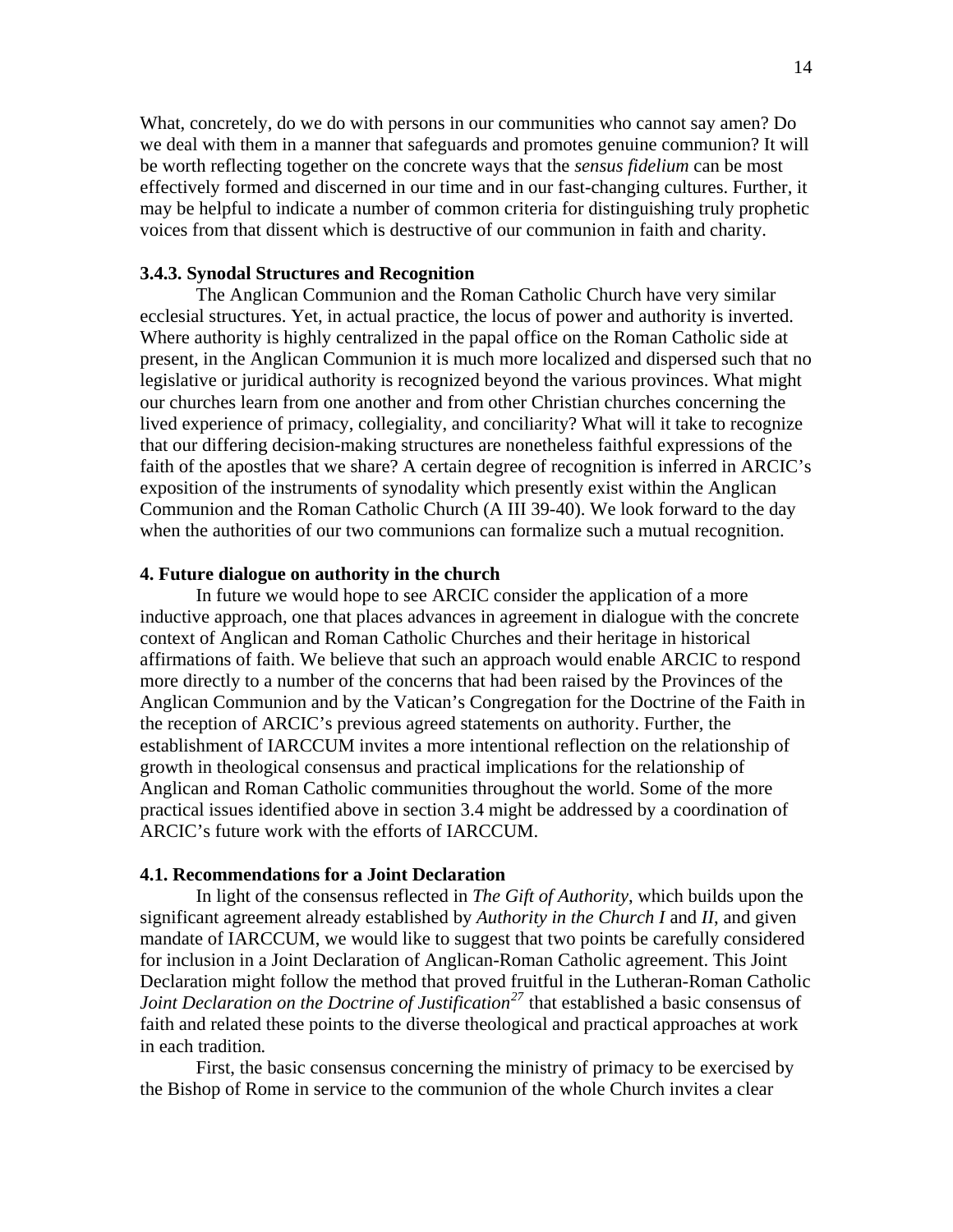declaration that the rejection of papal primacy is not a constitutive element of Anglican identity. This question has been raised by Anglicans in the face of growing consensus concerning the ministry of the Bishop of Rome.<sup>[28](#page-18-1)</sup> Indeed, Anglicans have continuously recognized the unique honour accorded to the successors of Peter through the celebration of the Confession of Saint Peter and the feast of Saints Peter and Paul, whose martyrdom laid the foundation of the Church of Rome. In 1997, Anglicans marked the 1400<sup>th</sup> anniversary of the mission of Augustine, sent by Pope Gregory to proclaim the gospel among the Angles. Beginning with the common declaration of the Archbishop of Canterbury, Michael Ramsey, and Pope Paul VI, $^{29}$  $^{29}$  $^{29}$  the primates of Rome and Canterbury have committed themselves to work together for the restoration of full communion between the Anglican and Roman Catholic Communions. As a sign of this shared commitment, the Archbishops of Canterbury and Pope John Paul II have visited one another on several occasions. Although Anglicans have refused certain historical expressions of the papal office they have never rejected the principle of a universal primacy as such. A clear declaration to this effect would provide an important clarification for many, and would mark the way to a new openness among Anglicans to receive a renewed exercise of primacy by the Bishop of Rome in a reconciled Church.

 Secondly, in light of the theological consensus achieved on the ordained ministry and on the exercise of episcopal authority, and given *The Gift of Authority's* invitation to "make more visible the *koinonia* we already have" through the increased cooperation of Anglican and Roman Catholic bishops (A III 58-59), we consider it desirable to make a clear declaration to the effect that we must now speak of a new context of ecclesial communion. Anglicans and Roman Catholics have grown in their common understanding of pastoral ministry to such an extent that the negative judgments of the past, particularly those reflected in *Apostolicae Curae*, have been surpassed*.* While the Roman Catholic Church may not yet accord full canonical recognition to Anglican orders, this new context requires a positive affirmation concerning the apostolic character of Anglican orders and the genuine and fruitful exercise of *episcope* within the Anglican Communion.

In Canada, Anglican and Roman Catholic bishops have been engaged in dialogue for over twenty-five years. Through moments of common prayer and exchanges at the table of dialogue they have grown in mutual understanding and developed common pastoral initiatives to serve the needs of those entrusted to their care.<sup>[30](#page-18-1)</sup> In a number of regions across Canada, Anglican and Roman Catholic bishops have committed themselves to meet and pray together on a regular basis, and to promote ecumenical collaboration on issues of shared pastoral concern. In some cases, Anglican and Roman Catholic bishops have made a common pilgrimage to the See of Rome as a sign of their lived experience of communion in mission. Internationally, even more dramatic gestures of recognition can be seen in Pope Paul VI's gift of an episcopal ring to Archbishop Michael Ramsey, or in Pope John Paul II's invitation to Archbishop George Carey to assist in opening the Holy Door of Saint Peter's Cathedral in Rome to inaugurate the Jubilee celebration at the beginning of a new millennium of Christianity. These and other gestures reflect the fact that Roman Catholics hold the ministry of Anglican bishops in high esteem. Their ministry clearly comes from Christ, leads back to him, and belongs to the one church of Christ.<sup>[31](#page-18-1)</sup>A declaration to this effect would be instructive for many ordinary Roman Catholics who continue to harbour unfounded prejudice concerning the fruitfulness of the Anglican spiritual tradition. It would prepare their hearts to welcome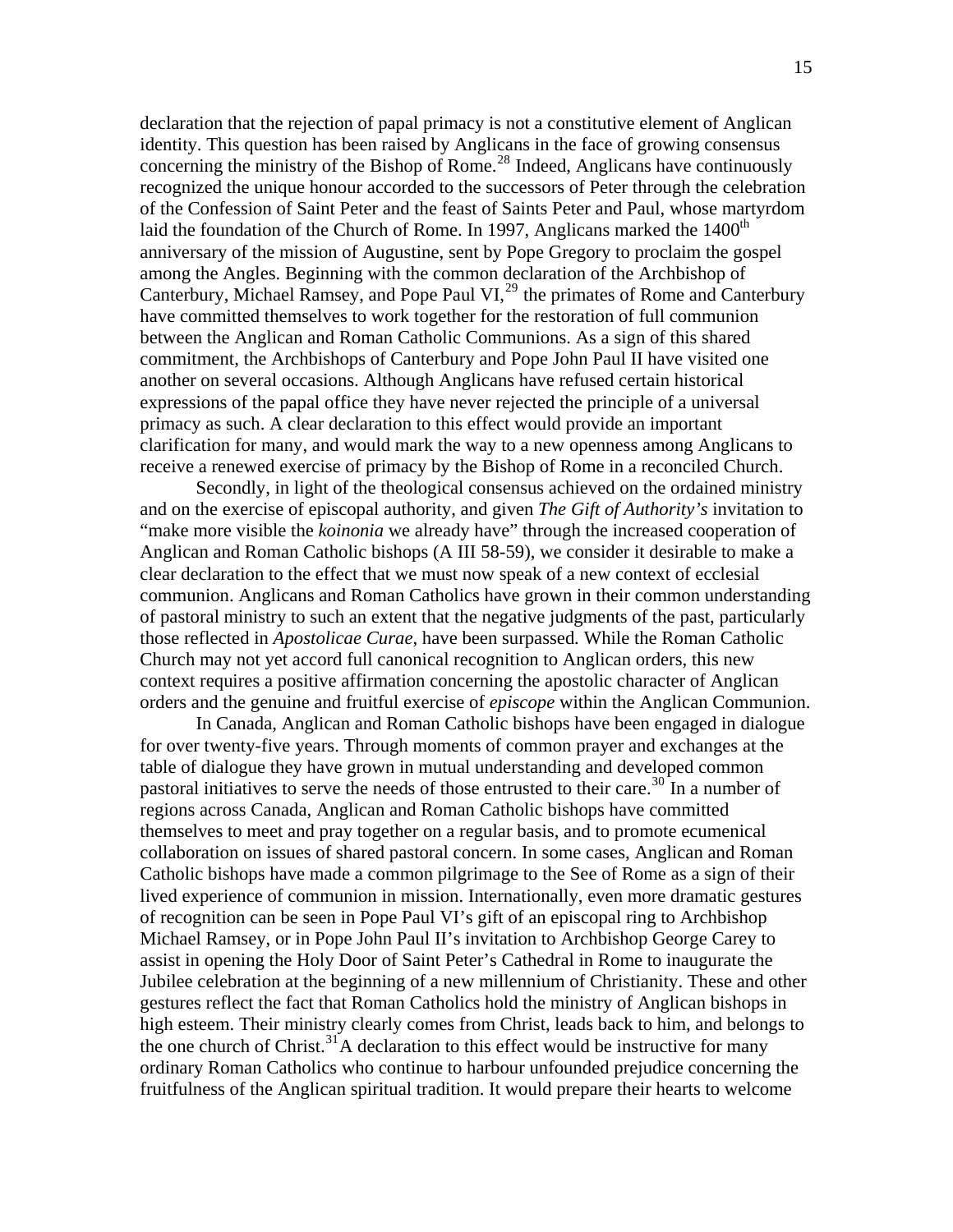the day when we can celebrate the full recognition of Anglican orders and sacramental life.

 These are but two suggestions that we offer for the consideration of ARCIC and of IARCCUM in their efforts to prepare a Joint Declaration on Anglican-Roman Catholic agreement. Such a measure would establish some clear landmarks, beyond which we may not turn back. It would invite ordinary Anglicans and Roman Catholics to receive the consensus achieved to date by ARCIC, and avoid returning to the condemnatory judgments and attitudes of the past. In so doing, we believe that a Joint Declaration will play an important role in the healing of memories and conversion of hearts and minds needed to prepare for the day when we will be fully reconciled.

### **4.2. Drawing from the Resources of History**

 To date ARCIC has given little attention to the exercise of papal primacy prior to the separation of the churches in the sixteenth century Reformation period. A common study of the historical development of the papacy, particularly during the first millennium when the exercise of primacy by the Bishop of Rome was recognized and received by all as a genuine gift, may enable us to clarify the essential mission of the Bishop of Rome and to retrieve the elements of an ecumenically receivable expression of this ministry for a new context.

#### **4.3. A More Inductive Approach**

 The basic consensus expressed in ARCIC's dialogue on authority can only be tested through an interface of theological agreement with existing structures and practice for the exercise of authority. Using a more inductive approach, ARCIC might apply this consensus to existing Anglican and Roman Catholic structures at the regional and diocesan levels. This exercise would assist Anglicans and Roman Catholics to deepen their appreciation of the extent to which the basic principles of primacy and synodality are operative in the life of one another's churches. It might also assist both sides in discerning those areas of ecclesial life that stand in need of renewal and reform as they seek to respond with integrity to the questions articulated in *The Gift of Authority* nos. 56- 67.

## **4.4. Future Dialogue Concerning Infallibility**

*The Gift of Authority* establishes a firm consensus regarding the infallible exercise of authority by an ecumenical council, or, under carefully defined conditions, by the Bishop of Rome. Roman Catholic teaching also holds that in some cases the college of bishops, even though dispersed throughout the world and not engaged obviously in an act of solemn definition, may be said to teach infallibly.<sup>[32](#page-18-1)</sup> This doctrine, concerning what is commonly referred to as the "ordinary universal magisterium" is widely debated among Roman Catholic theologians today. There appears to be little consensus on either the conditions for verifying the common mind of the bishops dispersed in their local churches, or on the scope of such infallible teaching. In recent years the Vatican's Congregation for the Doctrine of the Faith and, to a lesser extent, Pope John Paul II, have appealed to the authority of the ordinary universal magisterium in official acts of teaching, including the judgment of the Roman Catholic Church concerning the non-ordination of women.<sup>[33](#page-18-1)</sup> This practice in the exercise of authority raises new questions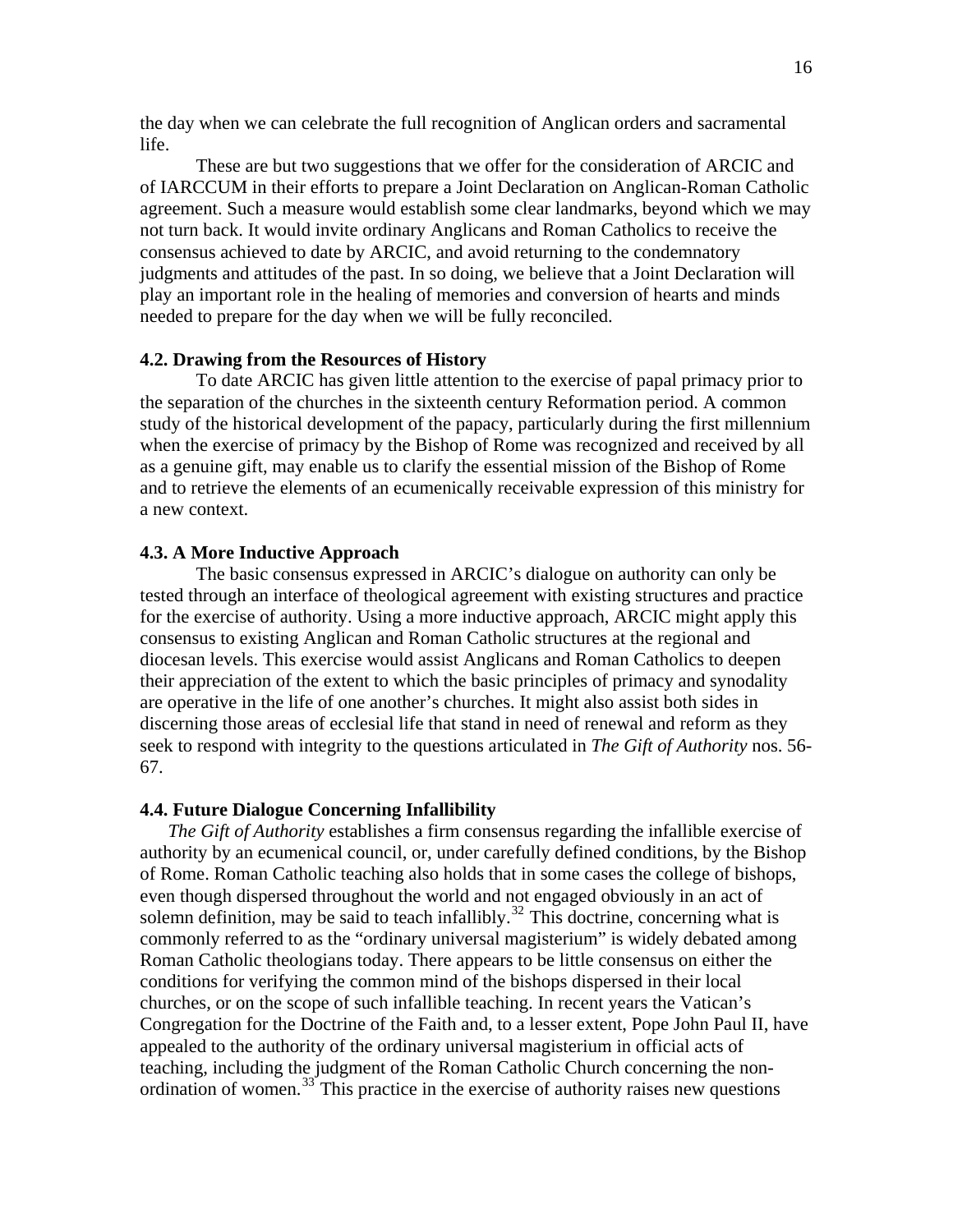that require careful common study and dialogue. We believe that *The Gift of Authority* establishes a firm foundation from which to proceed to the examination of these matters.

## **Conclusion:**

ARCIC rightly reminds us that the visible unity of Anglican and Roman Catholic Communions is directly linked to our proclamation of the reconciling love of Christ in the world: "When Christians do not agree about the Gospel itself, the preaching of it in power is impaired. When they cannot be one in faith they cannot be one in life, and so cannot demonstrate fully that they are faithful to the will of God, which is the reconciliation through Christ of all things to the Father (2 Col 1.20). (…) Only when all believers are united in the common celebration of the Eucharist (cf. *Church as Communion*) will the God whose purpose it is to bring all things into unity in Christ (cf. Eph 1.10) be truly glorified by the people of God" (A III 33). These forceful statements recall the urgency of our shared commitment to the restoration of full visible communion and invite us to redouble our efforts to find ways to concretize the genuine communion that we already share. The advance in agreement contained in *The Gift of Authority* establishes a firm foundation for us to move forward on the road of deepening communion.

## \_\_\_\_\_\_\_\_\_\_\_\_\_\_\_\_\_\_\_\_\_\_\_\_\_\_\_\_\_\_\_\_\_\_\_\_\_\_\_\_\_\_\_\_ **A Response to** *The Gift of Authority*

# **Anglican-Roman Catholic Dialogue Participants**

# **Anglican**

- Most Reverend Bruce Stavert (Co-Chair)
- Rev. Dr. Alyson Barnett-Cowan (Secretary)
- Ms. Ann Cruickshank (from 2002)
- Rev. Kevin Flynn
- Rev. Dr. John Gibaut
- Rev. John Hill
- Rev. Dr. Elizabeth Rowlinson
- Rev. Dr. John Simons
- Rev. Michelle Staples

# **Roman Catholic**

- Mgr Francois Lapierre, P.M.É. (Co-Chair)
- Dr. Catherine Clifford
- Rev. Dr. Brian Clough
- Rev. Emmanuel Lapierre, O.P. (to 2001)
- Dr. Donna Geernaert, s.c. (to 2002, Secretary)
- Sr. Jean Goulet (from 2003, Secretary)
- Rev. Dr. Luis Melo S.M.
- Rev. Dr. Gilles Routhier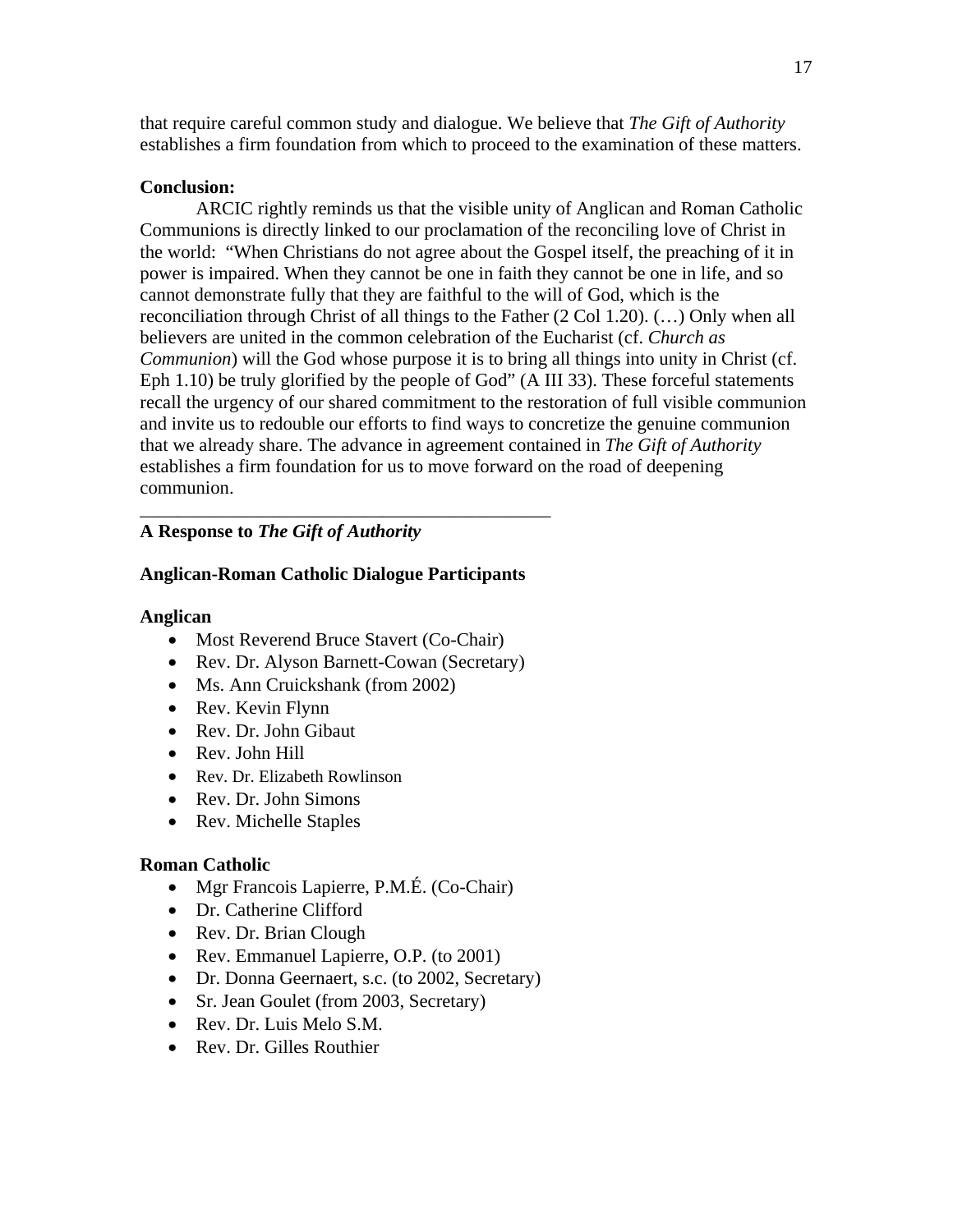<sup>1</sup> The Gift of Authority. Authority in the Church III (London: Catholic Truth Society/Toronto: Anglican Book Centre/New York: Church Publishing, 1999). Subsequent references will be abbreviated in the text as "A III" followed by paragraph number.

2 Anglican-Roman Catholic International Commission, *The Final Report* (London: Church House/Catholic Truth Society, 1982) 49-98. Subsequent references will be abbreviated in the text as "A I" and "A II" respectively.

3 Anglican Consultative Council. *The Emmaus Report. A Report of the Anglican Ecumenical Consultation* (London: Church House, 1987) 65-69.

<sup>4</sup> *The Truth Shall Make You Free. The Lambeth Conference 1988* (London: Church House, 1988) Resolution 8. 3, 211.

5 Congregation of the Doctrine of the Faith, Vatican Response to the '*Final Report*' of the Anglican-Roman Catholic International Commission [as "Vatican Responds to ARCIC Final Report"], *Origins* 21 (1991-92) 441- 48.

 $<sup>6</sup>$  Ibid, nos. 9 and 19.</sup>

 $<sup>7</sup>$  Ibid, nos. 11-18, at no. 18.</sup>

<sup>8</sup> Anglican-Roman Catholic Dialogue in Canada, "Reply to the Vatican Response to the Final Report of the Anglican Roman Catholic International Commission [1993]," in *Common Witness to the Gospel.* 

*Documents on Anglican-*Roman Catholic *Relations 1983-1995*. Edited by Jeffrey Gros, E. Rozanne Elder, Ellen K. Wondra (Washington, DC: USCC, 1997) 78-104, nos. 54-69.

<sup>9</sup> Ibid, 98, no. 69.

10 John Paul II. *Encyclical Letter* Ut Unum Sint *On Commitment to Ecumenism* (Ottawa: CCCB, 1995) 105-107, nos. 95-96.

<sup>11</sup> *The Official Report of the Lambeth Conference 1998* (Harrisburg, PA: Morehouse, 1999) 256. Some Provinces have contributed responses, showing that Anglicans feel genuinely concerned by these questions. <sup>12</sup> "The Virginia Report," in Ibid, 23.

<sup>13</sup> "Communion in Mission [Statement]" in *Information Service* 104 (2000/III) 138-39, no. 4.<br><sup>14</sup> "Communion in Mission [Action Plan]," in Ibid, 140, A.

15 This discussion complements ARCIC II's treatment of the apostolic tradition in *Church as Communion* (London: Church House, 1991) nos. 25-33.

16 Second Vatican Council, "Dogmatic Constitution on Divine Revelation [*Dei Verbum*]," in *Decrees of the Ecumenical Councils. Volume II.* Edited by Norman P. Tanner (Washington: Georgetown UP/London: Sheed and Ward, 1990) 971-81 at 975, no. 10. All subsequent citations of documents from the First and Second Vatican councils are from this version.

 $17$  Together we hold that the catholicity of the Church is manifested by the unanimity of the whole people of God. Cf. "Dogmatic Constitution on the Church [*Lumen Gentium*]" in *Decrees,* 489-98 at 858, no. 12: "The universal body of the faithful who have received the anointing of the holy one (see 1 Jn 2, 20 and 27) cannot be mistaken in belief. It displays this particular quality through a supernatural sense of the faith in the whole people when 'from the bishops to the last of the faithful laity,' it expresses the consent of all in matters of faith and morals." Cf. Augustine, *De Praed. Sanct.* (Predestination of the Saints), 14, 27: PL 44, 980.

 $18$  "Reply to the Vatican Response," 97, no. 65.

<sup>19</sup> "Vatican Response," no. 18. The Vatican Response took particular exception to ARCIC's assertion, based on Vatican II's recognition of the Orthodox Churches, that "being in communion with the Bishop of Rome is not among the necessary elements by which a community is recognized as a church" (A II 12). 20 First Vatican Council, "First Dogmatic Constitution on the Church of Christ [*Pastor Aeternus*]," in

*Decrees*, 811-16, at 816, no. 4. **21** "But as members of the episcopal college and legitimate successors of the apostles, the individual

bishops, through the institution and command of Christ, are bound to be concerned about the whole Church…" *Lumen Gentium,* in *Decrees*, 867, no. 23. 22 "Vatican Response," no. 15.

<sup>23</sup> This is consistent with the First Vatican Council's desire to exclude the Gallican insistence on prior reception as a condition for the veracity of doctrinal definitions, reflected by its teaching that such decisions are "of themselves, and not by the consent of the Church, irreformable." Cf. *Pastor Aeternus*, in *Decrees*, 816, no. 4.

 $24$  Ibid.